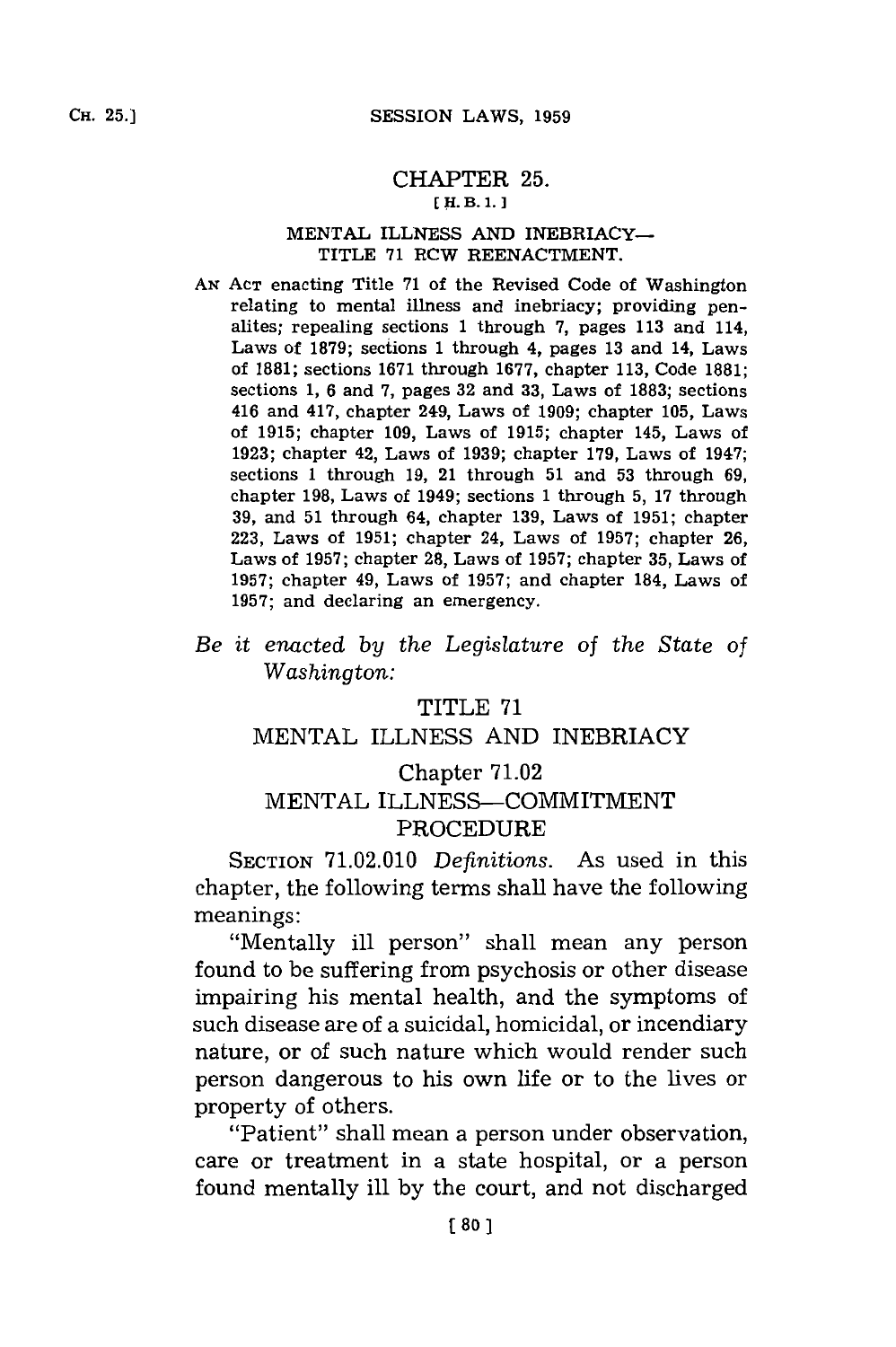from a state hospital, or other facility, to which such person had been ordered hospitalized.

"Licensed physician" shall mean an individual licensed as a physician under the laws of the state, or a medical officer, similarly qualified, of the government of the United States while in this state in performance of his official duties.

"State hospital" shall mean any hospital operated and maintained **by** the state of Washington for the care of the mentally ill.

"Superintendent" shall mean the superintendent of a state hospital.

"Court" shall mean the superior court of the state of Washington.

"Department" shall mean the department of institutions.

"Resident" shall mean a resident of the state of Washington who has maintained his domiciliary residence within this state for a period of two years immediately preceding commitment.

Wherever used in this chapter, the masculine shall include the feminine and the singular shall include the plural.

**SEC. 71.02.020** *Construction* of *Chapter--Criminai Insane-"Insane" As Used in Other Statutes.* Nothing in this chapter shall be construed as affecting the laws of this state relating to the criminally insane or insane inmates of penal institutions. Where the term "insane'' is used in other statutes of this state its meaning shall be synonymous with mental illness as defined in this chapter.

**SEC. 71.02.090** *Involuntary Patients-Application to Court for Hospitalization.* Any person may make application to the superior court for the county in which an alleged mentally ill person is found for the involuntary hospitalization of such person. Such application shall be made under oath and shall be to the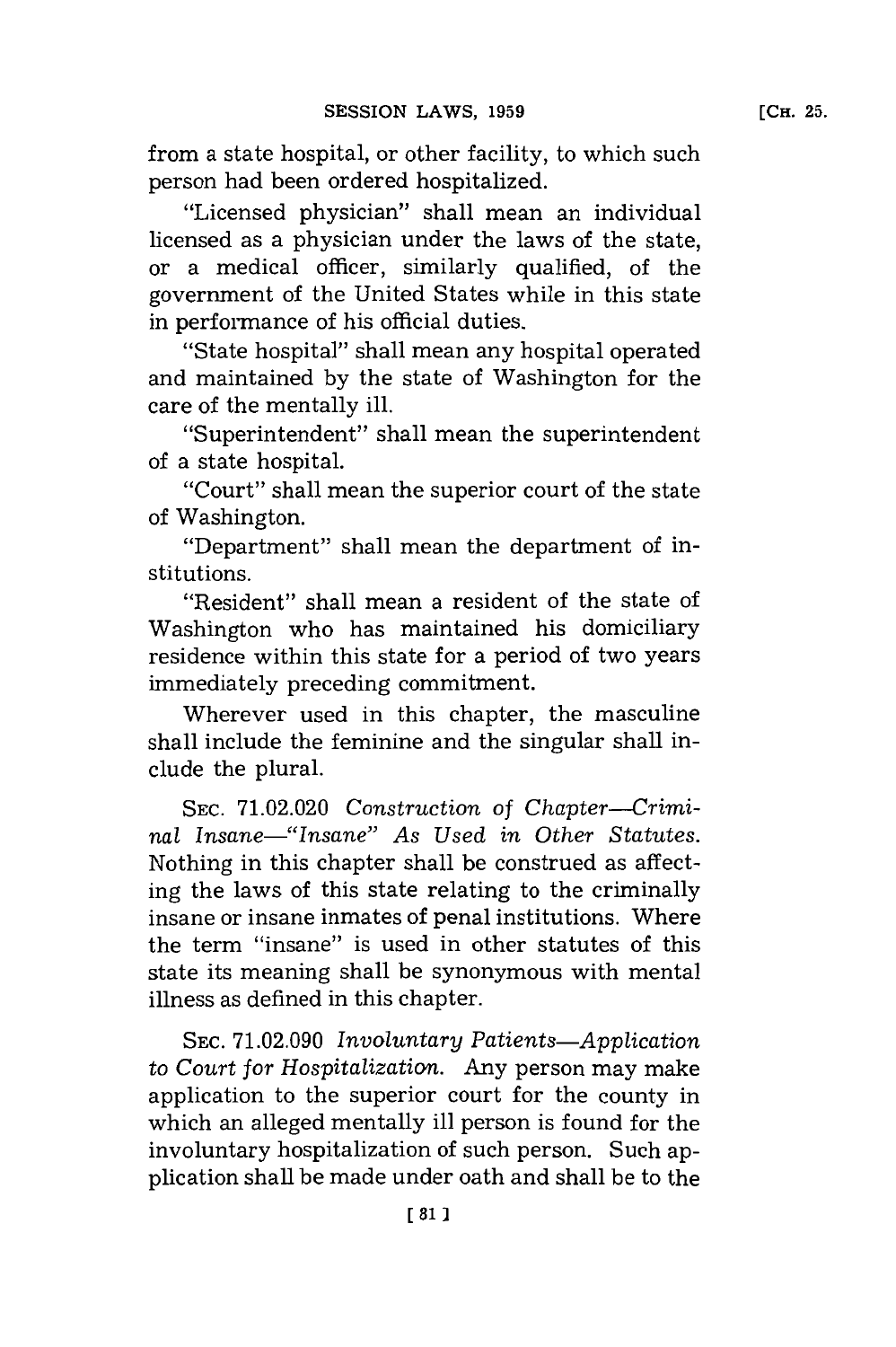effect that there is in such county a mentally ill person who **by** reason of such mental illness is unsafe to be at large and requesting that such person be taken before the superior court for examination. Before accepting said application for filing, the same must be endorsed **by** the prosecuting attorney of said county where the court has not designated some other person to the effect that he or his deputy has personally examined the applicant, investigated the merits of the application and believes reasonable grounds exist for filing of same.

**SEC. 71.02.100** *Application-Liability of Applicant.* Any person making or filing an application alleging a person to be mentally ill under the provisions of this chapter shall not be rendered civilly or criminally liable where the making and filing of such application was in good faith.

**SEC. 71.02.110** *Application-Probate Matter-Court Commissioners.* Applications for involuntary hospitalization shall be handled as a probate matter. Nothing in this chapter shall be construed as limiting or modifying the powers of the various court commissioners.

**SEC. 71.02.120** *Application-Hearing Date-Detention Pending Hearing or Application.* Upon the filing of such application the court shall issue an order setting a date for hearing and examination. Such application may contain a statement to the effect that immediate apprehension and detention is necessary to safeguard the lives and property of the alleged mentally ill person or others. If such statement is contained in the application, the court shall issue an order of apprehension directing that the alleged mentally ill person be immediately apprehended and detained pending hearing and examination. The sheriff or other person as designated **by** the court, shall execute the order of apprehension.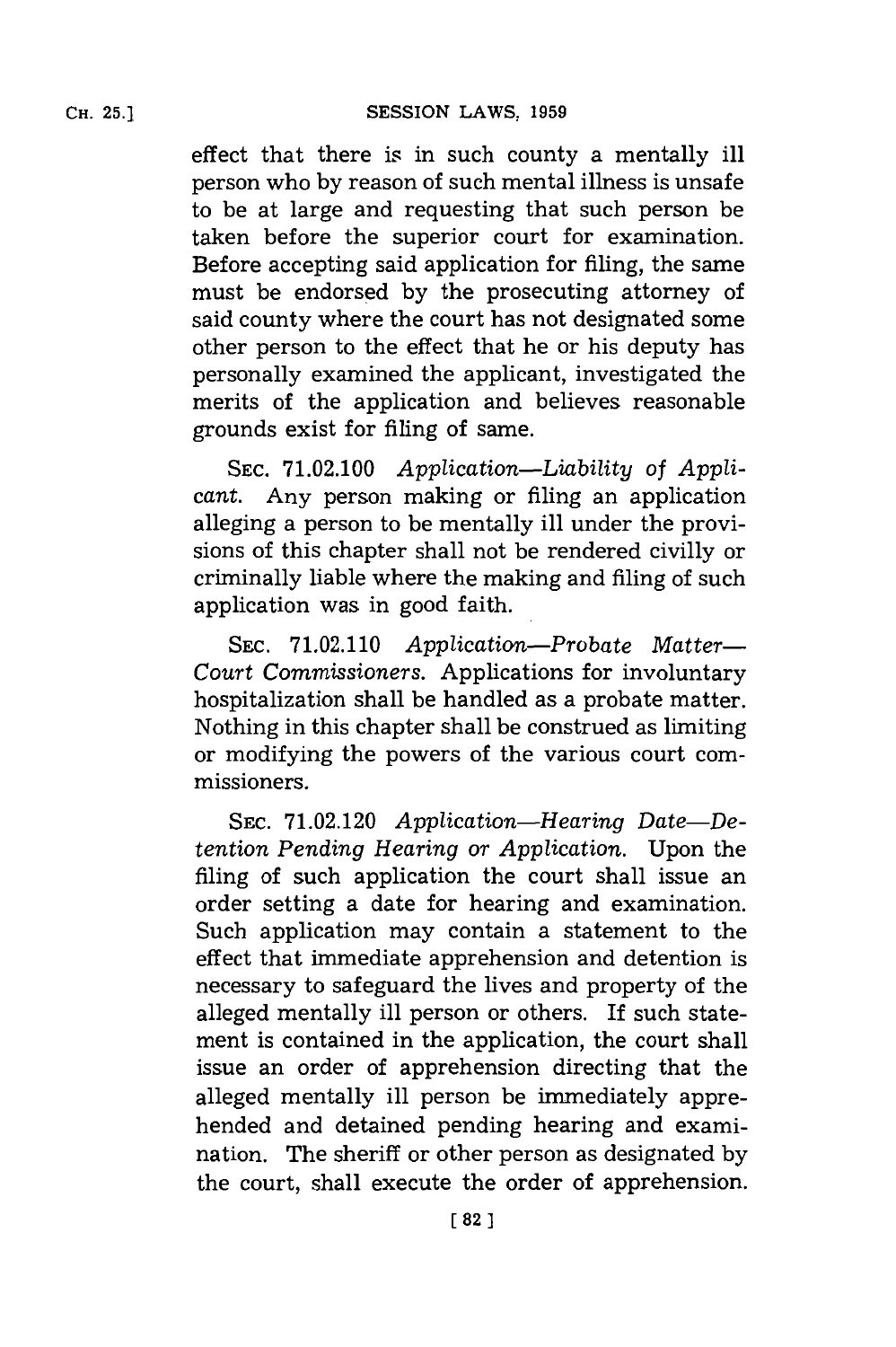In emergencies requiring immediate apprehension and restraint, or at times when superior courts are not open for business, any sheriff or other peace officer, may, when he shall have reasonable cause to believe any person is so mentally ill as to be unsafe to be at large, apprehend such person without warrant, wherever found, and detain him or her in suitable quarters until an application can be made as above provided.

#### **Note: See also section 9, chapter 196, Laws of 1959.**

SEC. **71.02.130** *Detention Wards, Counties-Use of Other Facilities, Cost-Examination of Patient, Duration.* There shall be set aside in each county of the state of Washington having a county hospital, such portions of such hospital as may be necessary for the detention and observation of those persons detained under the provisions of this chapter pending further proceedings. In each such hospital there shall be separate detention wards for males and females. The superior court may order the examination of such person **by** medical personnel for the purpose of obtaining testimony as to the alleged mentally ill person's condition. Such observation period shall not exceed sixty days unless a jury trial has been demanded: *Provided,* That in all counties having no county hospital, the court may designate as a detention ward the nearest state hospital for the mentally ill or such other place of detention and treatment as it may deem suitable for the purpose of this chapter, and the superintendents of the state hospitals for the mentally ill so designated shall admit such persons committed thereto in accordance with the provisions of this section: *Provided further,* That liability for the cost of detention and observation in a state hospital and responsibility for transportation to the hospital and return of the patient to the court shall be upon the county of the committing court.

**Note: See also section 10, chapter 196, Laws of 1959.**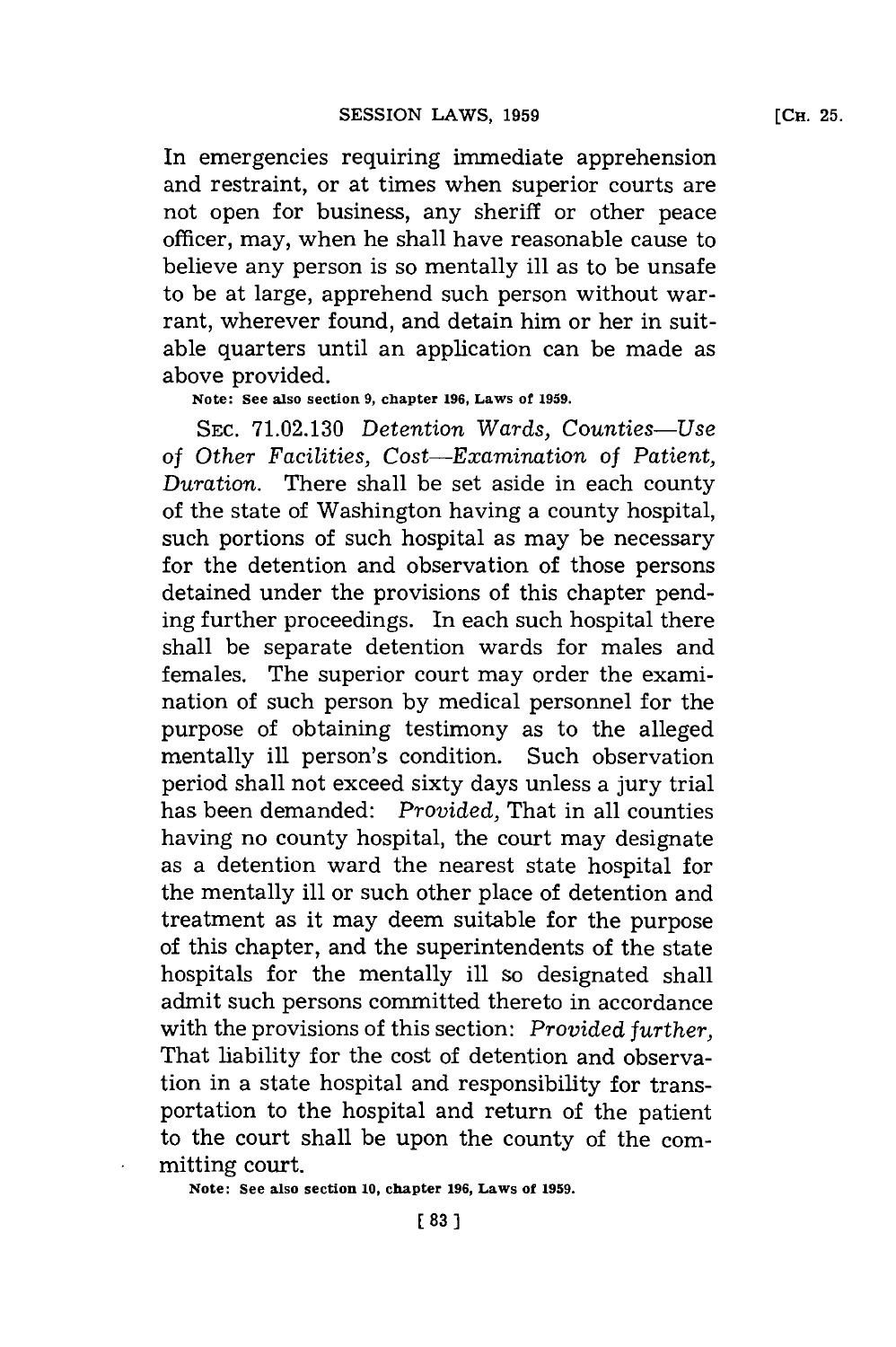SEC. 71.02.140 *Notice of Hearing-Service.* **A** copy of the application, notice of hearing, and order of apprehension shall be served upon the alleged mentally ill person **by** the sheriff or other person as designated **by** the court. The clerk of the court shall cause notice of hearing to be given to the guardian, spouse, or next of kin of the alleged mentally ill person, if known, and in that respective priority, unless such person shall have filed the original application. Such notice shall specify the name of the applicant, date of application, place of detention, and date, time, and place of hearing. Such notice shall also specify the alleged mentally ill person's right to trial **by** jury and right to be represented **by** counsel. Notice to the alleged mentally ill person **may** be eliminated if the court finds that the serving of such notice might be injurious to the health of such person and if a guardian ad litem is appointed.

SEC. **71.02.150** *Property of Patient-Safeguarding.* Any person apprehending an alleged mentally ill person under the provisions of this chapter shall take reasonable precautions to safeguard the property of such person. At any time after application has been filed the court may make such orders relative to such person's personal property as may seem necessary for his best interests, health and welfare, pending the appointment of a guardian of such person's estate.

SEC. 71.02.160 Hearings-Time and Place-Priv*acy.* For the purpose of conducting hearings and examinations under this chapter, or chapter **72.23** RCW, court may be convened at any time and place within the limits of the county in which the court resides: *Provided,* That hearings and examinations under this chapter may be closed to the general public unless the guardian, attorney, or guardian ad litem representing the alleged mentally ill person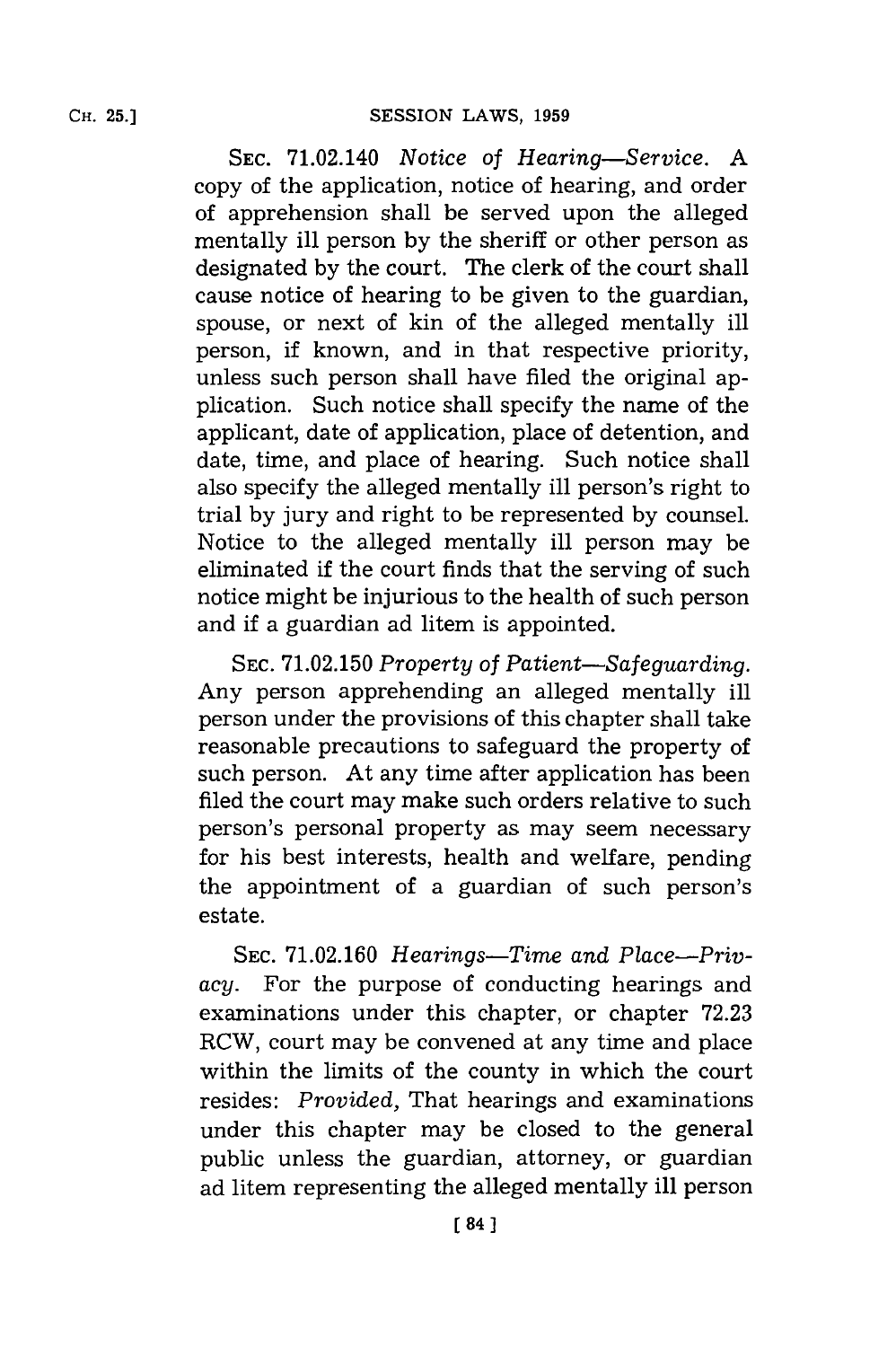demands an open hearing as in other civil actions, or unless a jury is demanded.

**SEC. 71.02.170** *Hearings-Evidence.* At the hearing on the application the court shall require the testimony of at least two licensed physicians, who shall have made a joint examination of the alleged mentally ill person, and who shall have filed with the court a written report of the facts and circumstances upon which their testimony is based. Such report shall contain a statement as to whether or not the person filed against is mentally ill. The person filed against, his guardian, relatives, or friends, or the court of its own motion, may summon or produce such witnesses and evidence as they may desire. At least two of the testifying physicians must have been appointed **by** the court for the purpose of examining the alleged mentally ill person.

**SEC. 71.02.180** *Evidence* **-** *Subpoenas* **-** Witness *Fees.* Subpoenas may be issued to compel the attendance of witnesses or the production of evidence in the same manner as in civil cases: *Provided,* That such subpoenas shall be effective within the boundaries of the county of the issuing court. **All** witnesses shall be allowed witness fees as in criminal cases.

SEC. 71.02.190 *Hearing—Representation For Patient.* **If** no guardian of the person has been appointed, the court may appoint a guardian ad litem to represent the patient during proceedings. The person filed against shall have the right to be represented **by** an attorney if requested.

**SEC. 71.02.200** *Hearing-Order of Hospitalization.* If the court shall find after hearing and examination that the person filed against is mentally ill, it shall enter an order directing the hospitalization of such person pursuant to section 71.02.240.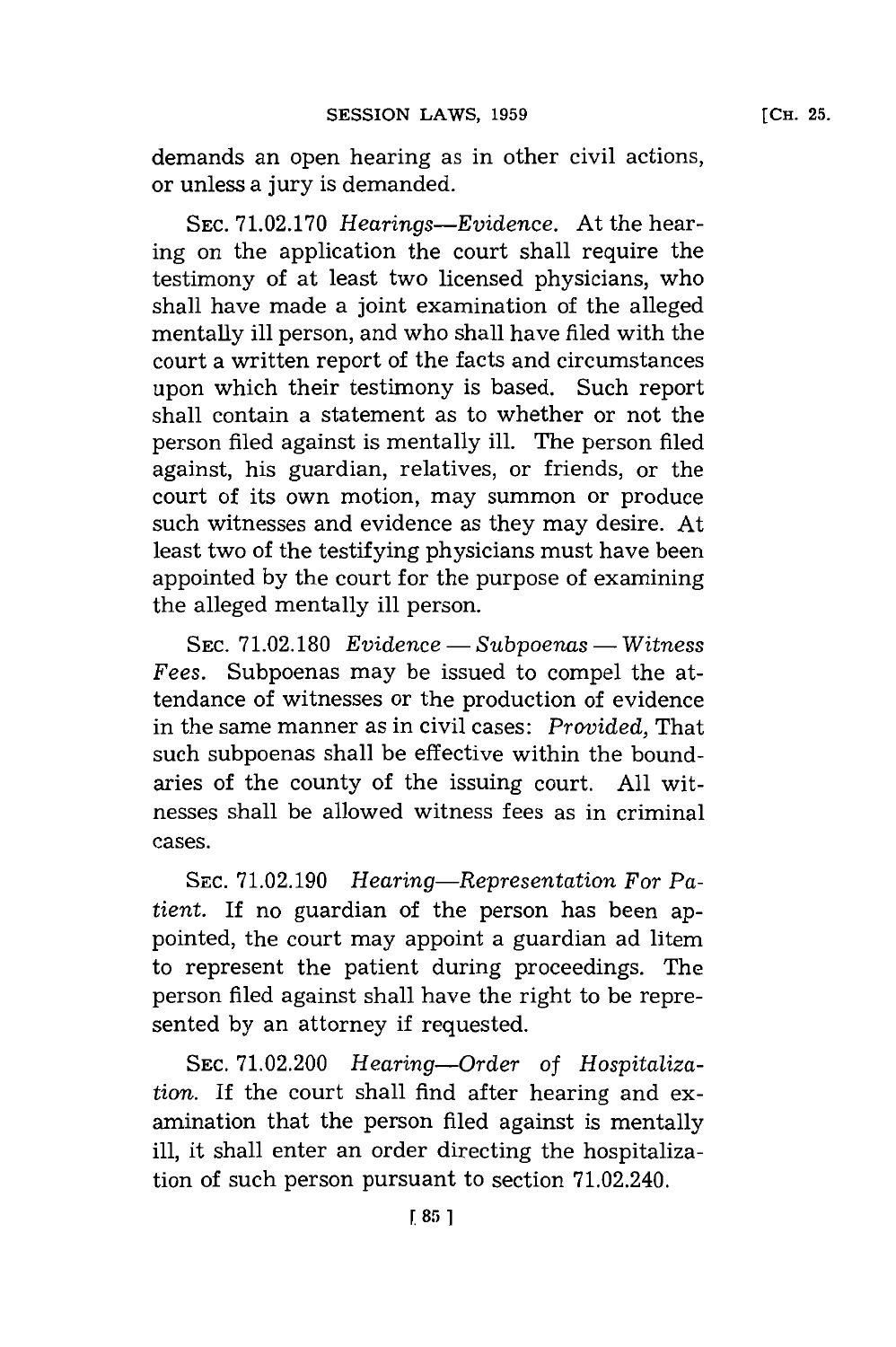**SEC. 71.02.210** *Jury Trial-Request For-Date, Detention Pending.* At commencement of hearing the person filed against, his guardian, attorney or guardian ad litem, may request a trial **by** jury. Such request shall be in writing and filed with the court accompanied **by** the required fee. The court shall then enter an order directing the alleged mentally ill person to be detained pending trial and shall set a date **for** such trial.

**SEC. 71.02.220** *Jury Trial-Evidence-Order of Hospitalization.* Where trial is **by** jury the testimony and evidence required **by** section **71.02.170** shall be presented. After all the evidence is in the jury shall determine whether or not the person filed against is mentally ill. If the jury finds that such person is mentally ill the court shall enter an order directing the hospitalization of such person in accordance with section 71.02.240.

**SEC. 71.02.230** *Expenses-By Whom Payable.* After a person has been found mentally ill under section **71.02.200,** the court shall, after reasonable notice of the time, place and purpose of the hearing has been given to persons subject to liability under this section, inquire into the ability of the person's estate, or his spouse, parents or children, or any combination thereof, to pay the charges for transportation and hospitalization in a state hospital, detention pending proceedings, and court costs. If the court finds that the patient's estate or above named relatives, or combination thereof, are able to pay such charges or any part thereof, an order to such effect shall be entered. If the court finds that neither the patient's estate nor said relatives are able to pay the charge for transportation to and hospitalization in a state hospital, such costs shall be borne **by** the state of Washington. If the court finds that neither the patient's estate nor above relatives can pay charges for detention pending proceedings or court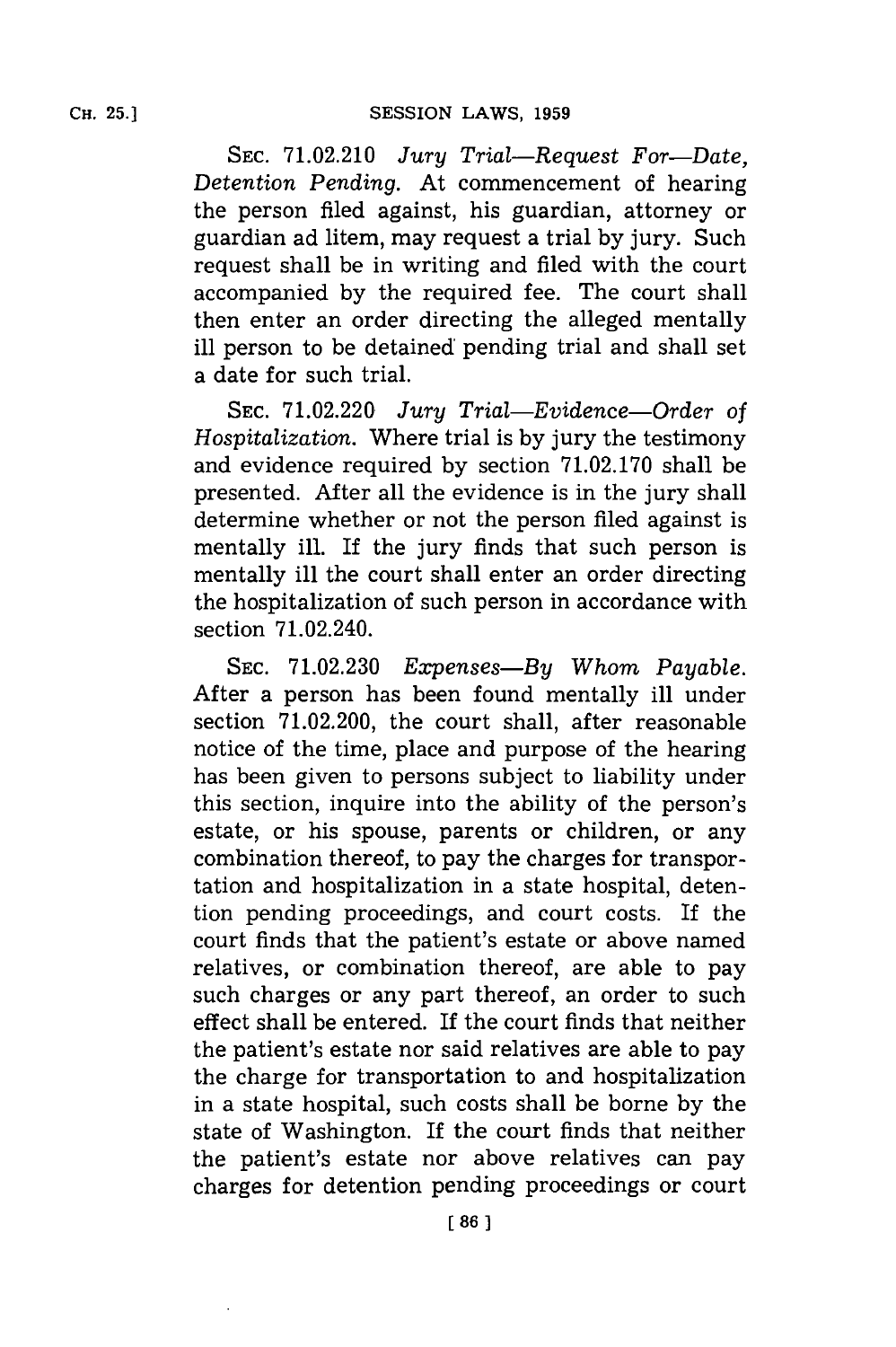costs, such costs shall be borne **by** the county. When a patient is a resident of another county, the committing county shall recover from the county of the patient's residence all costs and expenses of the patient's detention and commitment.

**SEC.** 71.02.240 *Order of Hospitalization or Custody-Inventory of Personal Effects.* Where a person is found to be mentally ill the court shall:

**(1)** Order a person hospitalized at a state hospital until released **by** the superintendent thereof; or

(2) Order such person hospitalized **by** the United States veterans' administration, or other agency of the United States government, where it appears that the mentally ill person is eligible for such treatment, and a certificate of eligibility has been obtained from the veterans' administration, or agency of the United States government, until released **by** such agency; or

**(3)** Order such person hospitalized at a private facility for the care and treatment of the mentally ill, where such facility is willing to accept such mentally ill person, until released **by** the chief officer thereof; or

(4) Where the mentally ill person is not dangerous to the lives or property of others, and is not dangerous to himself, the court may direct that custody of such person be given to such friends or relatives as are willing and able to care for him.

If ordered hospitalized all personal effects, including contents of trunks, boxes and other containers to be transferred with the patient, shall be inventoried **by** the sheriff or other person making the apprehension and a copy of said inventory shall be given to the representative of the hospital at the time of transfer of the patient.

**SEC. 71.02.250** *Files Confidential-Record Entries.* **All** files in these cases shall be closed files subject to examination only on court order. Where a person is found mentally ill the clerk shall cause the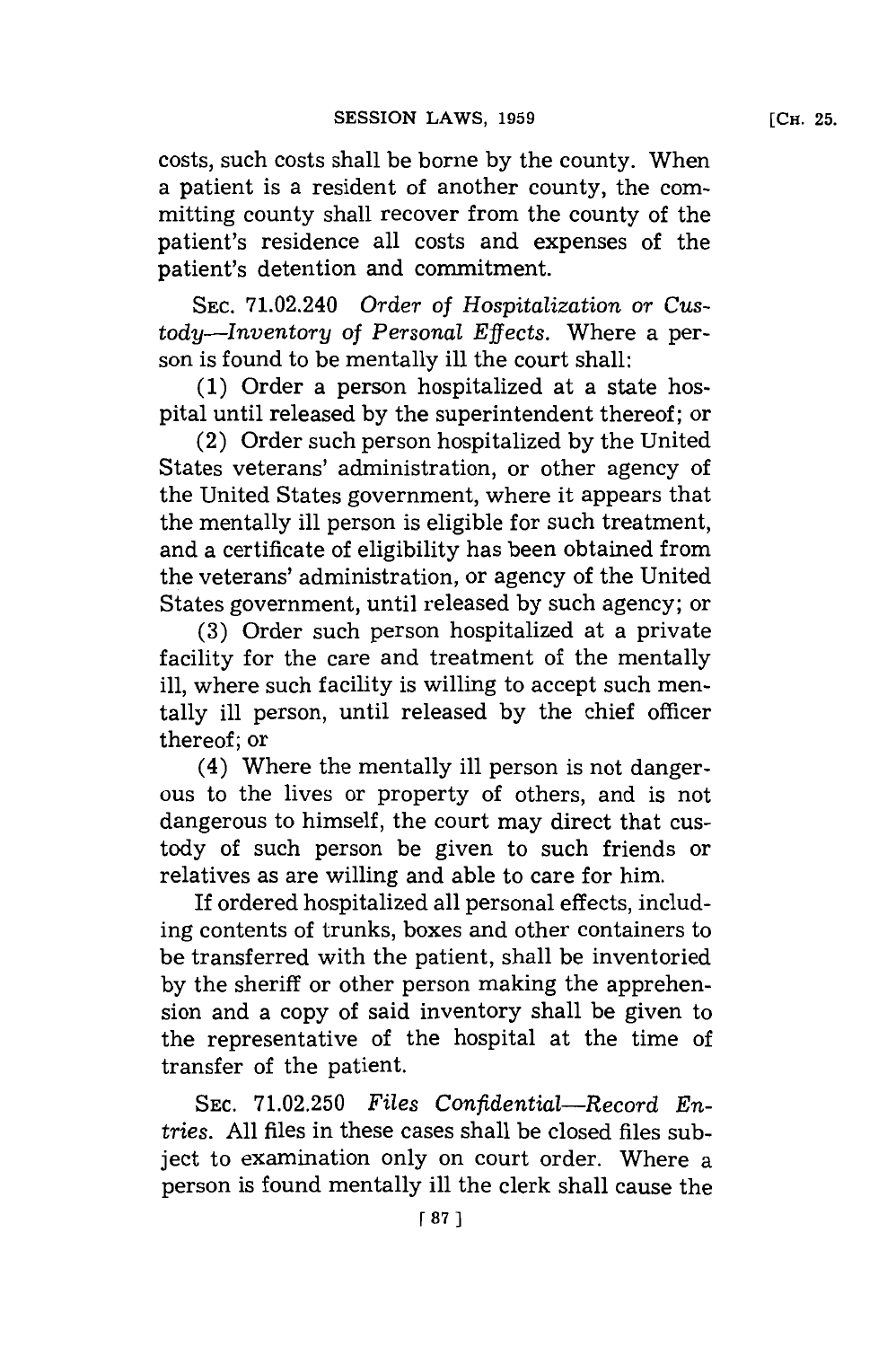following facts to be noted in his probate docket: Name and age of such person, date of order of hospitalization, place of hospitalization, date of parole and date of discharge. Where a person is found not to be mentally ill the clerk shall cause such proceedings to be noted in an alphabetically arranged index, which index shall contain the following information: Name of person filed against, date of order dismissing proceedings, and probate cause number. 'This index shall be open to inspection only under court order. Nothing in this section shall be construed to prevent the forwarding of all case histories, physicians' reports, and other case data to the state hospital or other agency in which a mentally ill person may have been ordered hospitalized.

**Note: See also section 1, chapter 51, Laws of 1959.**

**SEC. 71.02.260** *Alien Patients-Report.* Whenever any person shall be brought before the court for examination and hearing on application for involuntary hospitalization, the court shall, if such person is found mentally ill, inquire into the nationality of such person and may summon witnesses and require the production of documentary evidence for that purpose. **If** it shall appear that such person is an alien, the court shall cause the clerk to make out and transmit to the United States district director of immigration and naturalization in the state of Washington, and to the superintendent of the state hospital where such patient is to be hospitalized, a report showing the names and addresses of all witnesses who appeared and testified as to the nationality of the mentally ill person, a synopsis of the testimony of each witness and copies of documentary evidence tending to show the nationality found at the hearing.

**SEC. 71.02.270** *Orders and Reports-Forms.* The report of medical testimony, order directing hospitalization, order directing payment of court costs, transportation and hospitalization charges, and order directing disposition or safeguarding of a mentally ill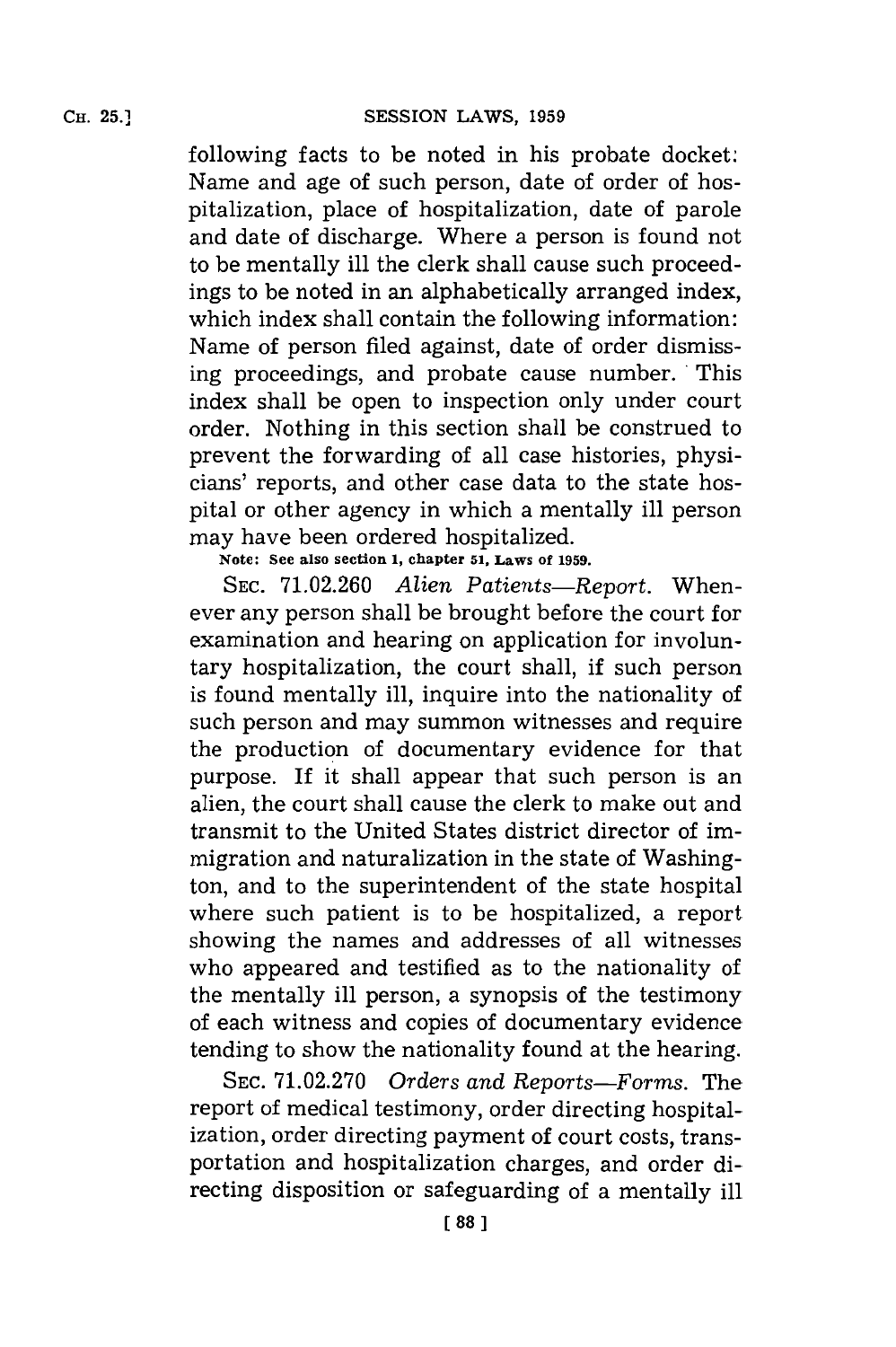person's property shall be entered on forms provided **by** the department.

**SEC. 71.02.280** *Orders and Reports-Copies to Hospital-Inadequate* Reports. **A** copy of the medical report, order of hospitalization, and order directing payment of hospitalization charges shall be delivered with the patient to the superintendent of the state hospital or officer in charge of veterans' facility, wherein a patient is ordered hospitalized: *Provided, however,* That if said medical report is not filled out legibly and completely, giving essential information pertaining to the patient, the hospital may refuse admission of the patient.

**SEC. 71.02.290** *Orders-Execution.* The department shall be charged with the execution of orders of hospitalization at state hospitals and orders directing payment of hospitalization charges at such hospitals, including the transportation of persons so hospitalized.

**SEC. 71.02.300** *Jurisdiction of Court to Continue.* The court shall retain jurisdiction **for** the purpose of entering further appropriate orders until such time as a patient is certified as discharged.

SEC. 71.02.310 Hospitalization Charges-Contin*uation of Responsibility, Existing Cases.* Patients' estates and relatives now responsible **for** the payment of maintenance charges upon the taking effect of this chapter shall remain so responsible hereunder.

**SEC. 71.02.320** - *Due Date* **-** *Collection.* Hospitalization charges are payable in advance on the first day of each calendar month, and the department may make all necessary rules and regulations relative to the billing and collection of such charges.

SEC. 71.02.330 - *Modification of Order Requiring Payment.* The superior court may, upon petition, modify any existing order entered pursuant to section **71.02.230,** where it is shown that the peti-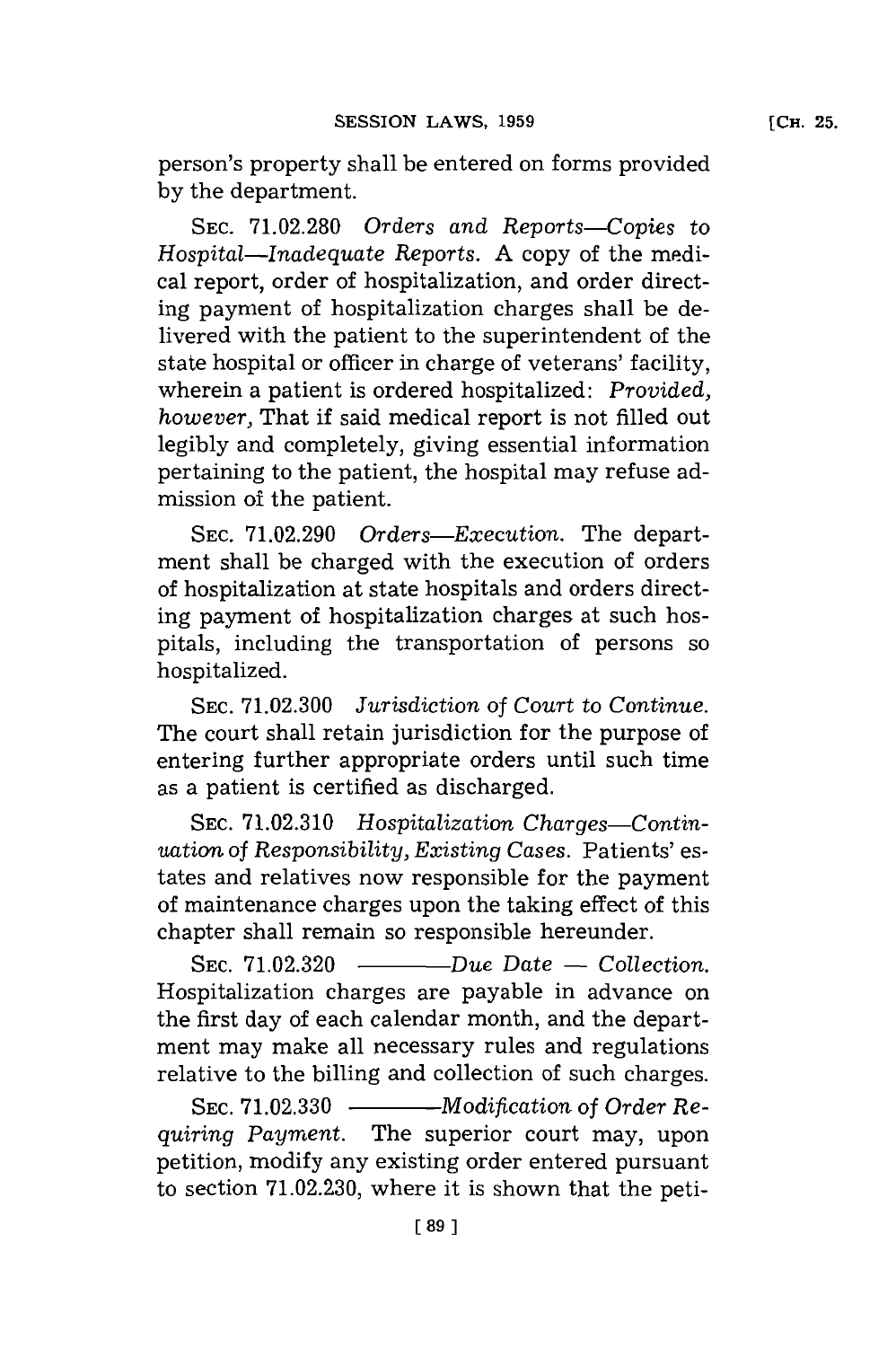tioner is unable to continue payment of hospitalization charges. **A** hearing may be had on such petition in the nature of proceedings supplemental to execution in civil actions. Such petition must be served on the department at least ten days prior to hearing.

SEC. 71.02.340 - *Modification of Order to Require Payment by Relative.* The department may apply for modification of any existing order where it is shown that there exists some relative within the classification set forth in section **71.02.230** who is able to pay hospitalization charges. Such relative must be served with notice of such petition in the same manner as summons is served in civil action.

SEC. 71.02.350 ----------Transportation charges-*Collection.* The department shall have the right to collect hospitalization and transportation charges from a patient's estate or person legally responsible for the support of a patient without the entry of any order to such effect under section **71.02.230.** If the person administering the patient's estate or the person responsible for the support of the patient is unable to pay such charges he shall petition the court for an order declaring such inability pursuant to section **71.02.330.**

**SEC. 71.02.360** - *Collection* **-** *Statutes of Limitation.* No statutes of limitations shall run against the state of Washington for hospitalization charges: *Provided, however,* That periods of limitations for the filing of creditors' claims against probate and guardianship estates shall apply against such claims.

SEC. 71.02.370 - *Collection-Prosecuting Attorneys to Assist.* The prosecuting attorneys of the various counties shall assist the department in the collection of hospitalization charges.

 $Sec. 71.02.380$   $---$  *Criminally Insane — Liability.* Patients hospitalized at state hospitals as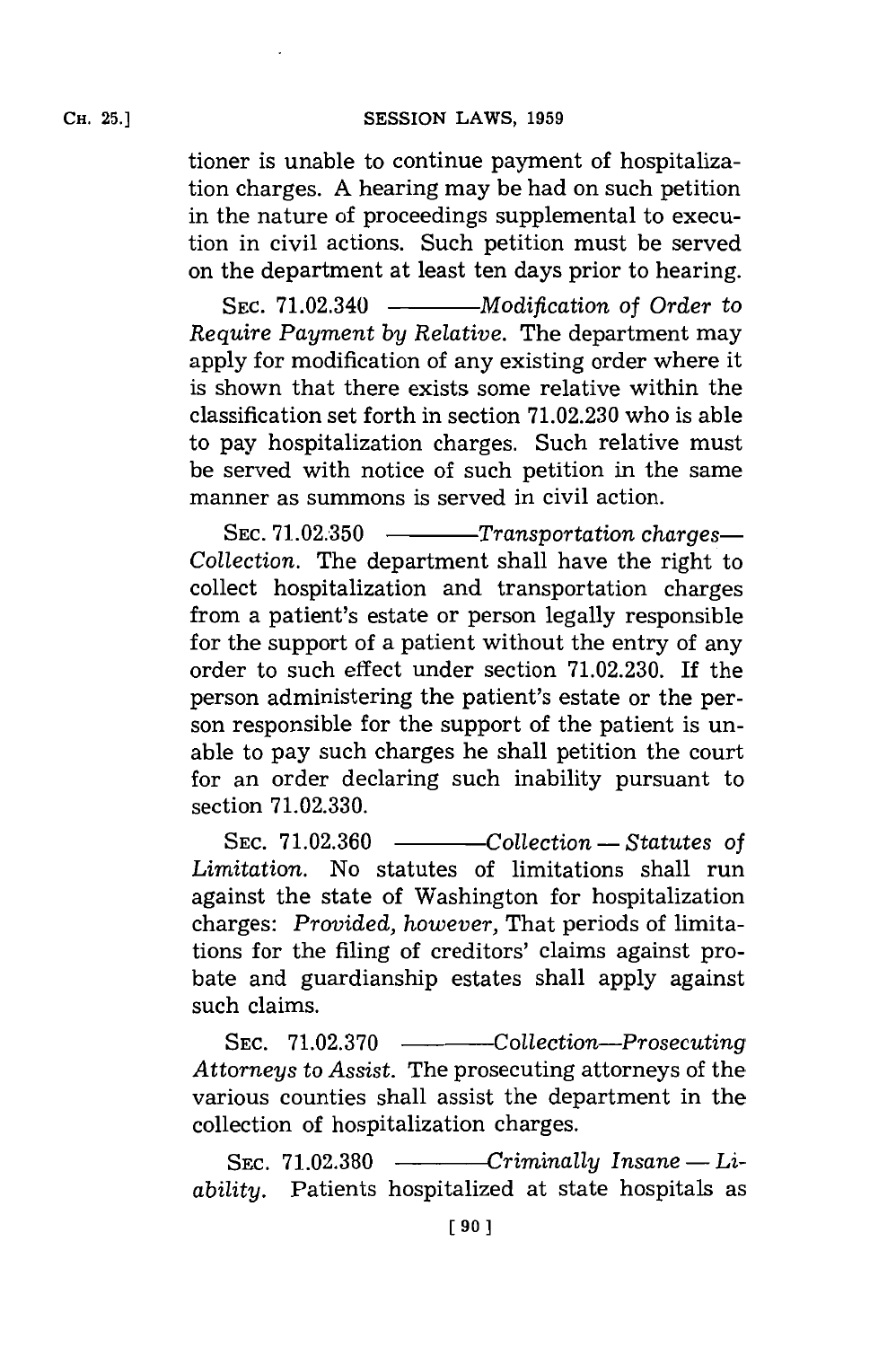criminally insane shall be responsible for payment of hospitalization charges unless an order is obtained pursuant to section **71.02.330.**

SEC. 71.02.390 - *Advance Remittances.* Advance remittances of such hospitalization charges may be held **by** the department in a suspense account for a period not to exceed ninety days in order to make prompt refunds in cases of overpayment. Moneys in such account shall be deposited in such bank or banks as the department may select, and any such depositary shall furnish suitable surety bond or collateral for their safekeeping. Such funds shall be transmitted to the state treasurer for deposit in the general fund after being held for the above purpose.

SEC. 71.02.400 -----------Cancellation. The department shall have authority to cancel accrued hospitalization charges to the extent of one hundred dollars or less, when a patient has deceased or has been discharged.

SEC. 71.02.410 --------------*How Computed.* Charges for hospitalization of patients in state hospitals are to be based on the actual cost of operating such hospitals for the previous year, taking into consideration the overhead expense of operating the hospital and expense of maintenance and repair, including in both cases all salaries of supervision and management as well as material and equipment actually used or expended in operation as computed **by** the department. Costs of transportation shall be computed **by** the department.

SEC. 71.02.420 - *Change in Rate.* The department may execute a change in rate **for** hospitalization charges upon the giving of sixty days' notice to the parties responsible for payment of such charges. Said notice may be mailed to the parties concerned.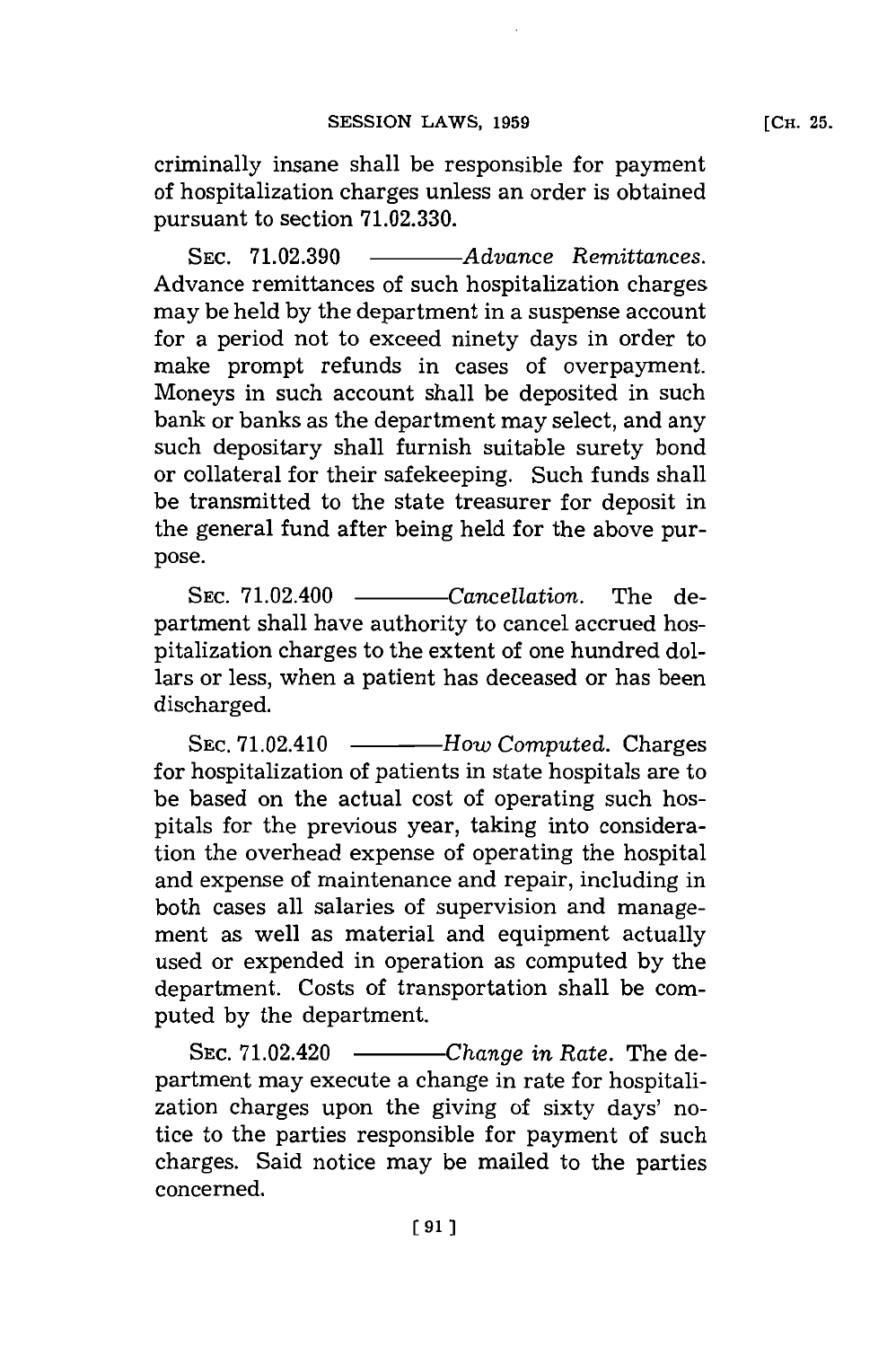SEC. 71.02.430 - *Certification* to *Court*. The department shall certify to the various superior courts the rate for hospitalization charges when executing a change in rate, including in said certification the effective date of such change.

**SEC.** 71.02.450 *State Hospitals-Allocation of Patients.* Persons found to be mentally ill **by** the courts of the various counties and in need of hospitalization at a state hospital shall be hospitalized at the following state hospitals: From the counties of Grays Harbor, Clark, Cowlitz, King, Kitsap, Lewis, Mason, Pacific, Pierce, Thurston and Wahkiakum, to the western state hospital; from the counties of Adams, Asotin, Benton, Chelan, Columbia, Douglas, Ferry, Franklin, Garfield, Grant, Kittitas, Klickitat, Lincoln, Okanogan, Pend Oreille, Skamania, Spokane, Stevens, Walla Walla, Whitman and Yakima, to the eastern state hospital; from the counties of Clallam, King, Island, Jefferson, San Juan, Skagit, Snohomish and Whatcom., to the northern state hospital: *Provided, however,* That whenever the department shall certify to the superior court of any county that the hospital above specified to receive mentally ill persons from such county is temporarily unable to care for additional patients, and shall designate one of the other hospitals, the court shall order patients hospitalized at such other hospital until further advised **by** the department: *And provided further,* That if it shall be made to appear to the satisfaction of the court ordering the hospitalization of a mentally ill person, upon the application of the guardian or attorney representing such person, that **by** reason of climatic conditions, the nature of the mental illness, or location of relatives, it would be to the best interest of the patient to be hospitalized at another state hospital, and such other hospital can accommodate said patient, the court may order such person hospitalized at such other state hospital.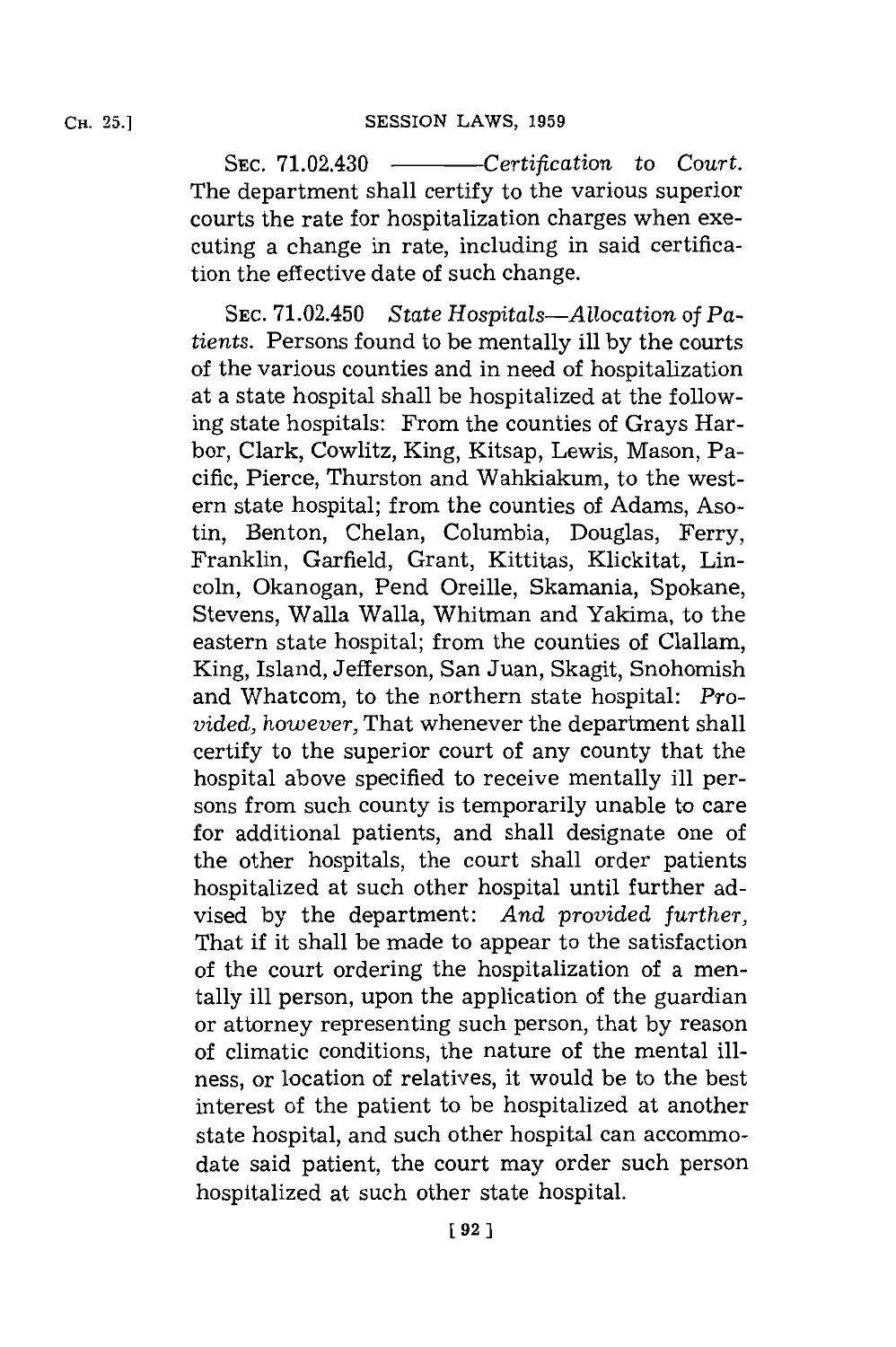**SEC.** 71.02.490 *Authority Over Patient-Federal Agencies, Private Establishments.* The United States veterans' administration, or other United States government agency, or the chief officer of a private facility shall have the same powers as are conferred upon the superintendent of a state hospital with ref  erence to retention, transfer, parole, or discharge of mentally ill persons ordered hospitalized in their facilities.

**SEC. 71.02.650** *Legal Competency-Effect of Application or Discharge-Examination Before Discharge.* Any person complained against in any application or proceedings started **by** virtue of the provisions of this chapter shall not forfeit or suffer any legal disability **by** the reason of the pendency of proceedings under this chapter, until an order declaring such person to be mentally ill has been entered. **A** person shall be presumed to be competent to manage his affairs when such person has been certified as discharged as recovered from a state hospital or other facility to which he has been hospitalized as a mentally ill person: *Provided, however,* Before any such discharge shall issue, the mentally ill person must have been examined **by** the superintendent of a state hospital, or person in charge of such other facility, within thirty days immediately preceding his discharge as recovered. The superintendent of a state hospital shall have authority to receive such persons **for** the above examination although a prior discharge has been issued.

**SEC. 71.02.900** *Construction and Purpose.* The provisions of this chapter shall be liberally construed so that persons who are in need of care and treatment for mental illness shall receive humane care and treatment and be restored to normal mental condition as rapidly as possible with an avoidance of loss of civil rights where not necessary, and with as little formality as possible, still preserving all rights and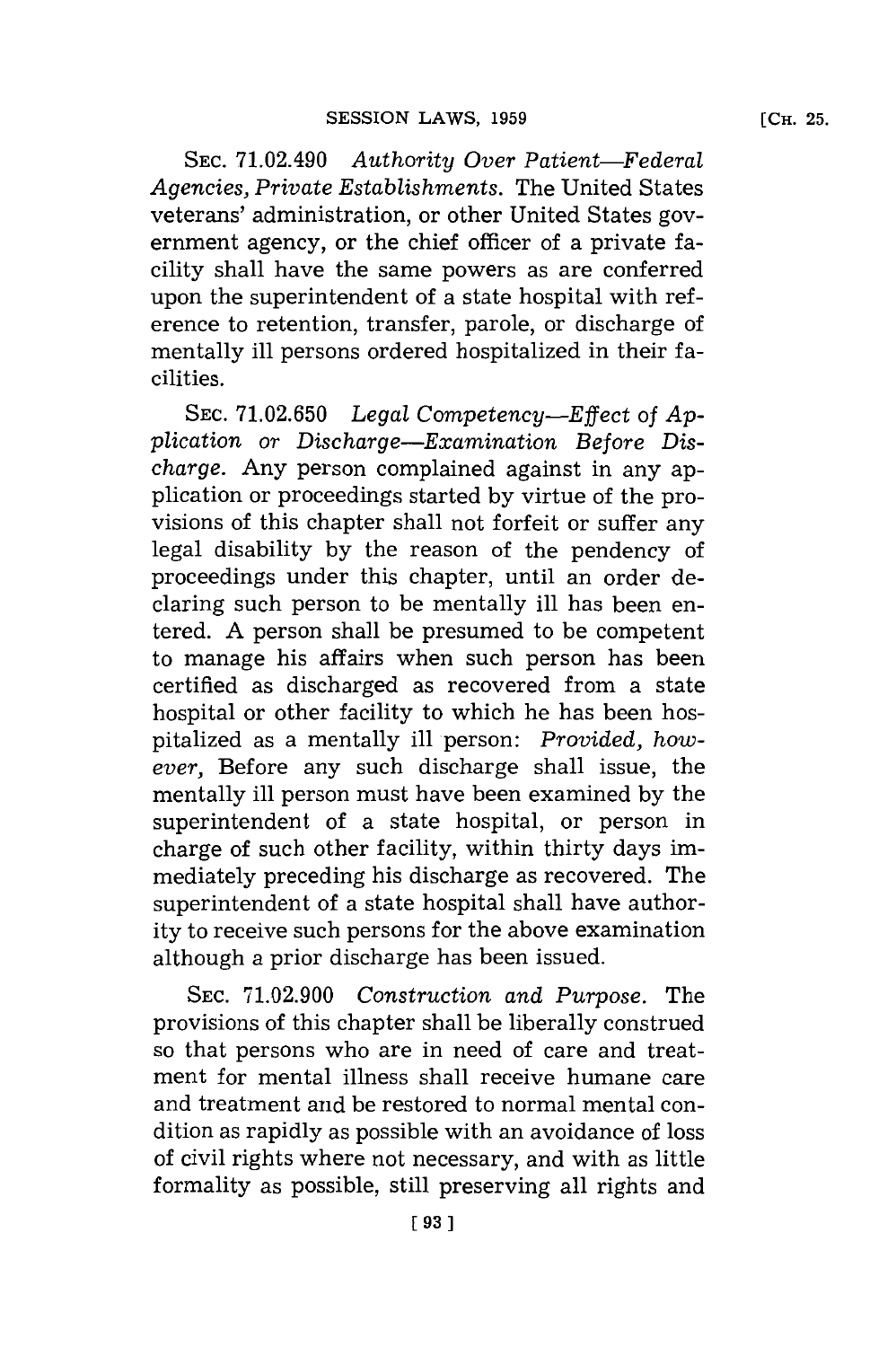all privileges of the person as guaranteed **by** the Constitution.

# Chapter **71.06**

# **SEXUAL** PSYCHOPATHS **AND** PSYCHO-PATHIC **DELINQUENTS**

**SEC. 71.06.010** *Definitions.* As used in this chapter, the following terms shall have the following meanings:

"Psychopathic personality" means the existence in any person of such hereditary, congenital or acquired condition affecting the emotional or volitional rather than the intellectual field and manifested **by** anomalies of such character as to render satisfactory social adjustment of such person difficult or impossible.

"Sexual psychopath" means any person who is affected in a form of psychoneurosis or in a form of psychopathic personality, which form predisposes such person to the commission of sexual offenses in a degree constituting him a menace to the health or safety of others.

"Sex offense" means one or more of the following: Abduction, incest, rape, assault with intent to commit rape, indecent assault, contributing to the delinquency of a minor involving sexual misconduct, sodomy, indecent exposure, indecent liberties with children, carnal knowledge of children, soliciting or enticing a child for immoral purposes, vagrancy involving immoral or sexual misconduct, or an attempt to commit any of the said offenses.

"Psychopathic delinquent" means any minor who is psychopathic, and who is a habitual delinquent, if his delinquency is such as to constitute him a menace to the health, person, or property of himself or others, and the minor is not a proper subject for commitment to a state correctional school, a penal institution, to a state school **for** the mentally deficient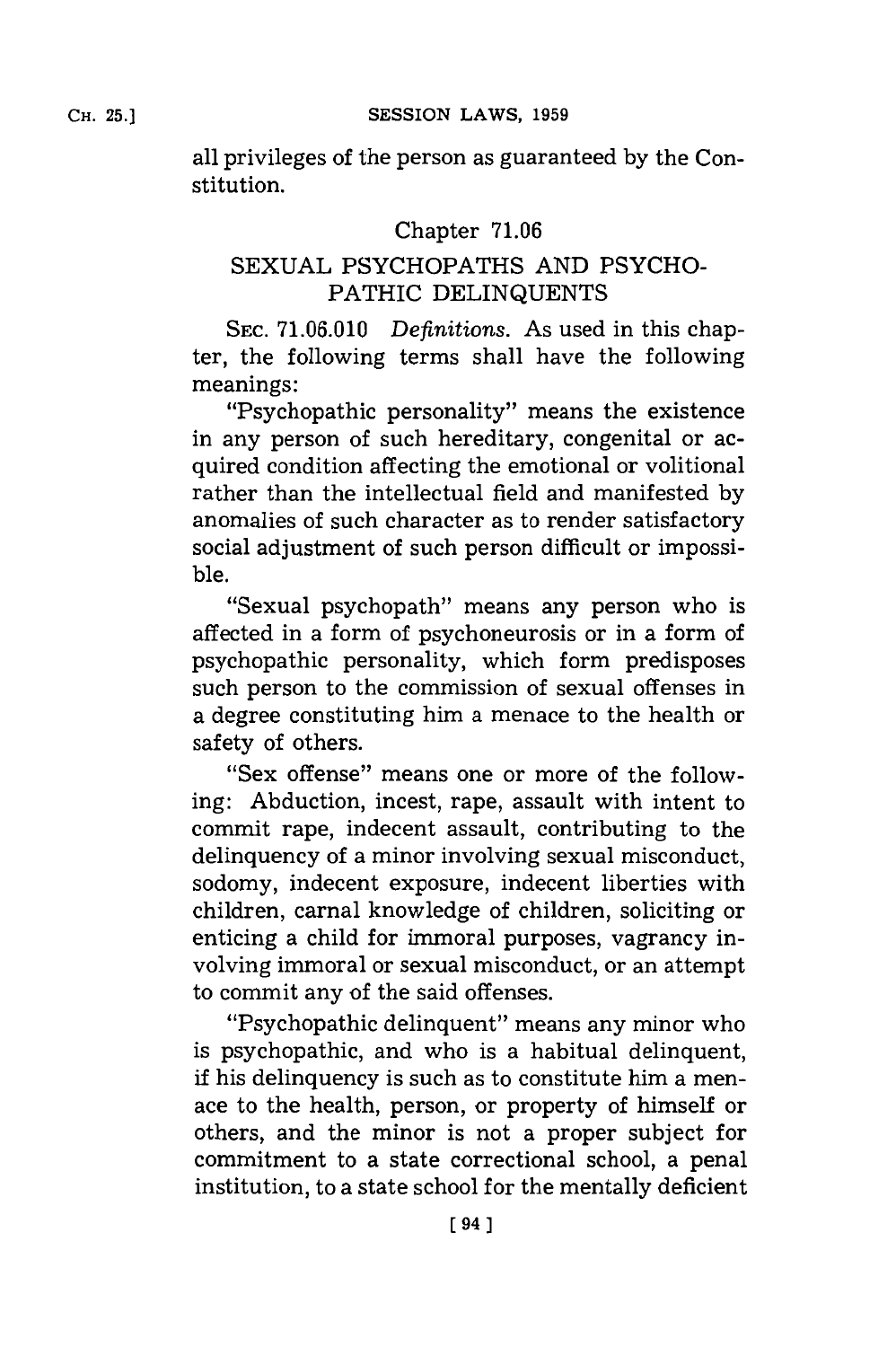as a mentally deficient person, or to a state hospital as a mentally ill person.

"Minor" means any person under twenty-one years of age.

"Department" means department of institutions.

"Court" means the superior court of the state of Washington.

"Superintendent" means the superintendent of a state institution designated **for** the custody, care and treatment of sexual psychopaths or psychopathic delinquents.

.SEC. **71.06.020** *Sexual Psychopaths* **-** *Petition.* Where any person is charged in the superior court in this state with a sex offense and it appears that such person is a sexual psychopath, the prosecuting attorney may file a petition in the criminal proceeding, alleging that the defendant is a sexual psychopath and stating sufficient facts to support such allegation. Such petition must be filed and served on the defendant or his attorney at least ten days prior to hearing on the criminal charge.

SEC. **71.06.030** *Procedure on Petition-Effect of Acquittal on Criminal Charge.* The court may proceed to hear the criminal charge. If the defendant is convicted or has previously pleaded guilty to such charge, sentence shall be pronounced, and the court shall then proceed to hear and determine the allegation of sexual psychopathy. Acquittal on the criminal charge shall not operate to suspend the hearing on the allegation of sexual psychopathy.

**SEC.** 71.06.040 *Preliminary Hearing-Evidence-Detention in Hospital for Observation.* At a preliminary hearing upon the charge of sexual psychopathy, the court may require the testimony of two duly licensed physicians who have examined the defendant. If the court finds that there are reasonable grounds to believe the defendant is a sexual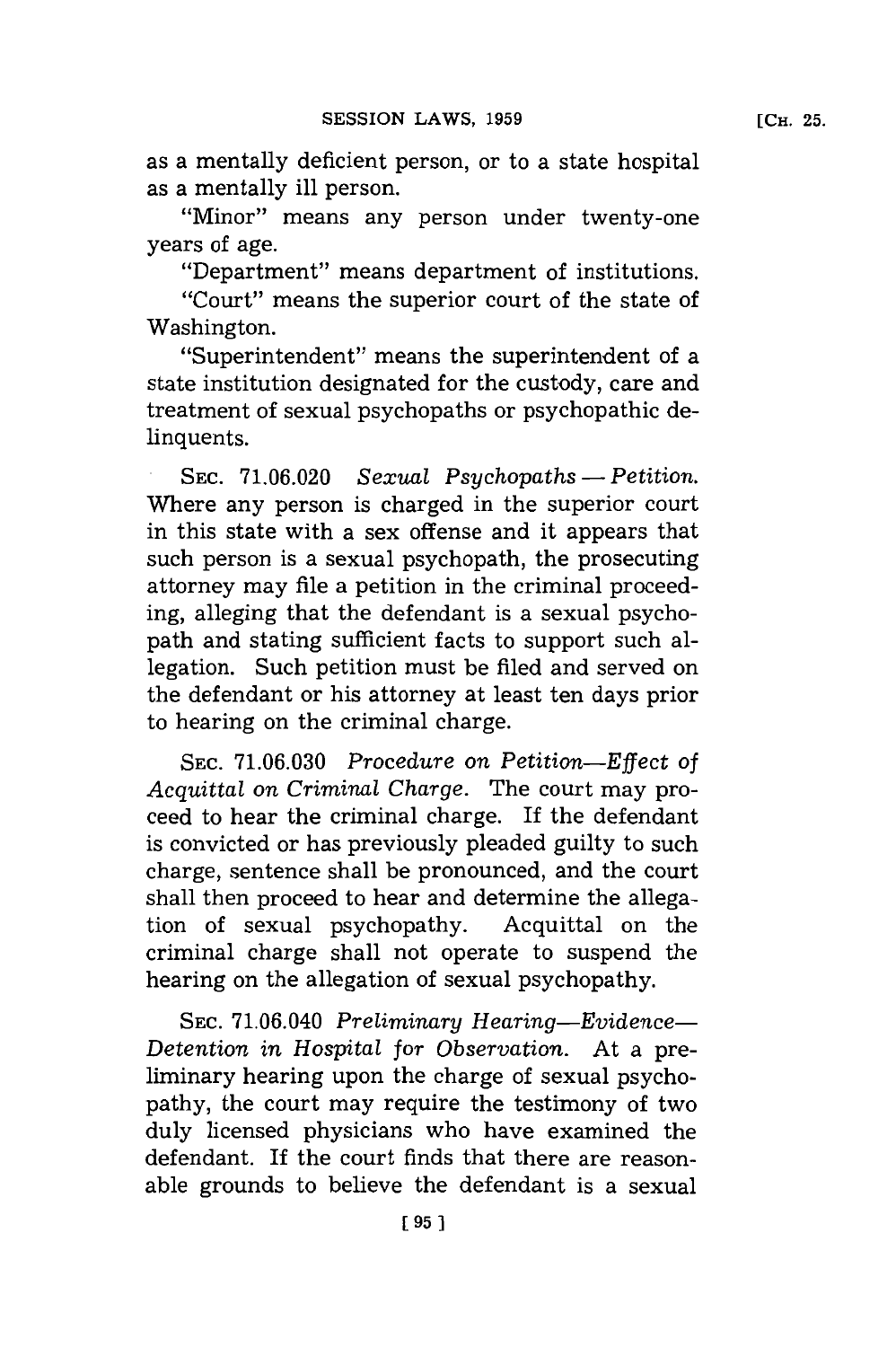psychopath, the court shall order said defendant confined at the nearest state hospital for observation as to the existence of sexual psychopathy. Such observation shall be for a period of not to exceed ninety days. The defendant shall be detained in the county jail or other county facilities pending execution of such observation order **by** the department.

SEC. 71.06.050 - *Report of Findings.* Upon completion of said observation period the superintendent of the state hospital shall return the defendant to the court, together with a written report of his findings as to whether or not the defendant is a sexual psychopath and the facts upon which his opinion is based.

SEC. 71.06.060 - *Commitment, or Other Disposition of Charge.* After the superintendent's report has been filed, the court shall determine whether or not the defendant is a sexual psychopath. If said defendant is found to be a sexual psychopath, the court shall commit him to such facility as may be designated **by** the department for the care and treatment of sexual psychopaths. If the defendant is found not to be a sexual psychopath, the court shall order the sentence to be executed, or may proceed to hear the criminal charge, or may discharge the defendant as the case may merit.

**SEC. 71.06.070** *Jury Trial.* **A** jury may be demanded to determine the question of sexual psychopathy upon hearing after return of the superintendent's report. Such demand must be in writing and filed with the court within ten days after filing of the petition alleging the defendant to be a sexual psychopath.

SEC. 71.06.080 Construction of Chapter-Trial, *Evidence, Law Relating to Criminally Insane.* Nothing in this chapter shall be construed as to affect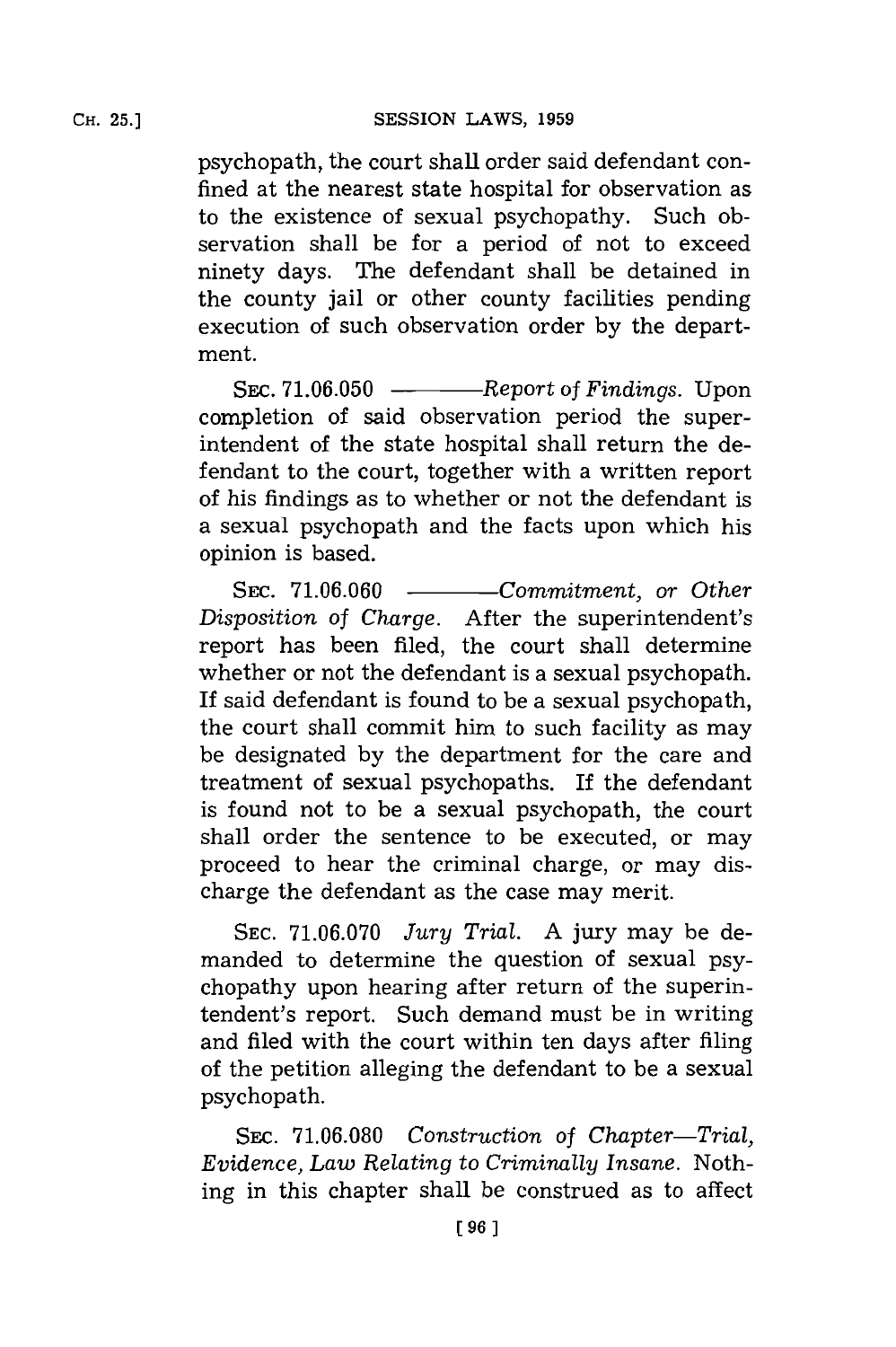the procedure for the ordinary conduct of criminal trials as otherwise set up **by** law. Nothing in this chapter shall be construed to prevent the defendant, his attorney or the court of its own motion, from producing evidence and witnesses at the hearing on the probable existence of sexual psychopathy or at the hearing after the return of the superintendent's report. Nothing in this chapter shall be construed as affecting the laws relating to the criminally insane or the insane criminal, nor shall this chapter be construed as preventing the defendant from raising the defense of insanity as in other criminal cases.

**SEC. 71.06.090** *Termination* of *Commitment-Further Dispositions.* **A** sexual psychopath committed pursuant to section **71.06.060** shall be retained **by** the superintendent of the institution involved until in his opinion he is safe to be at large, whereupon:

**(1)** If the sexual psychopath had been convicted of, or had pleaded guilty to the criminal charge, and the maximum sentence for such crime has not expired, the superintendent shall certify his opinion to the board of prison terms and paroles.

(2) If the maximum sentence for the criminal charge has expired, the superintendent shall parole such sexual psychopath under terms and conditions as he may deem advisable.

**(3)** If the maximum sentence for the criminal charge has not expired and the sexual psychopath has not pleaded guilty to or been convicted of such charge, the superintendent shall return the sexual psychopath to the committing court, which court may thereupon proceed to hear and determine the criminal charge.

SEC. 71.06.100 - *Hospital Record to be Furnished Court or Parole Board.* Where under section **71.06.090** the superintendent certifies his opinion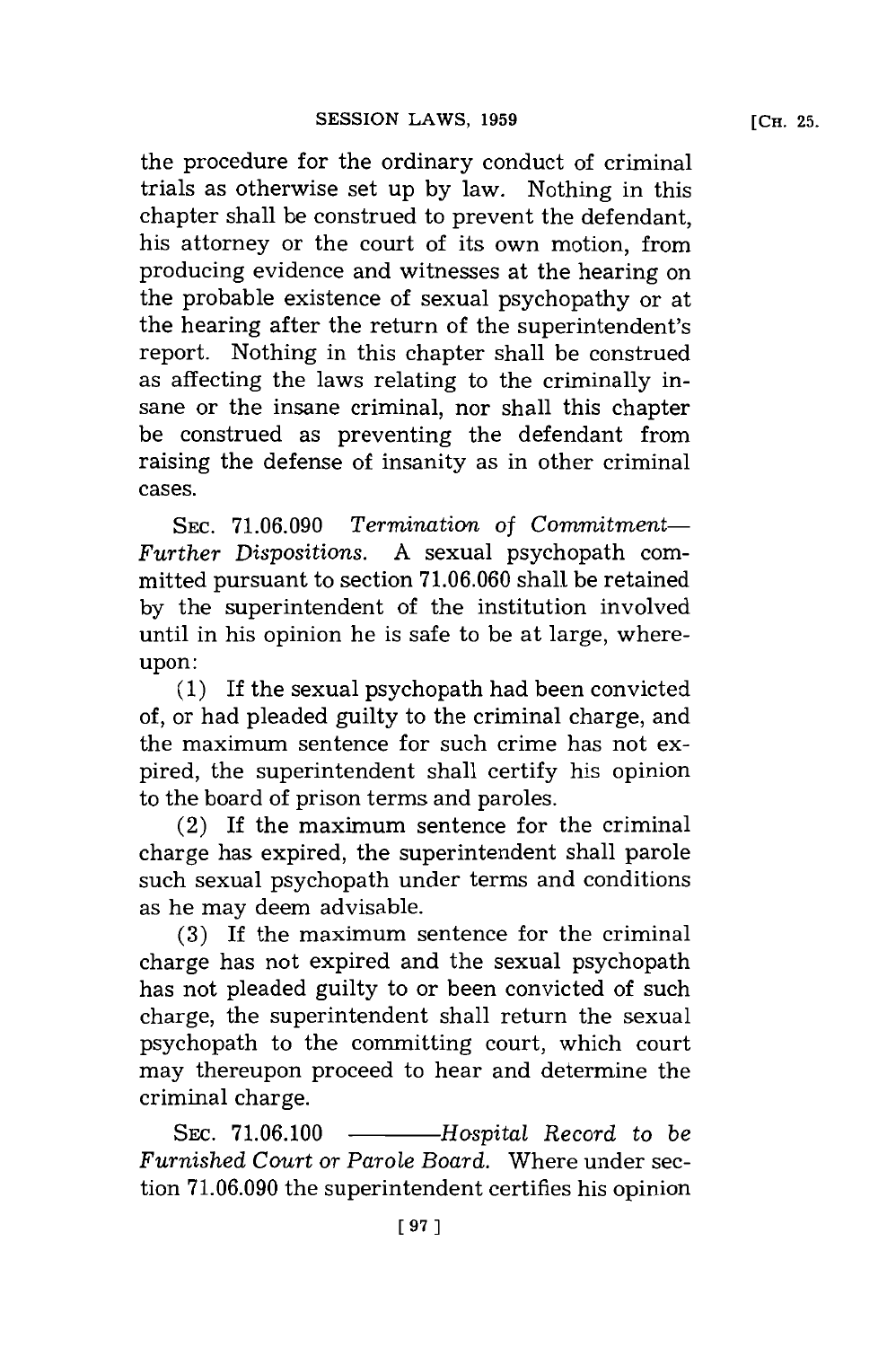that the sexual psychopath is safe to be at large, he shall provide the board of prison terms and paroles, or the committing court, with a copy of the hospital medical record concerning the sexual psychopath so certified.

SEC. 71.06.110 - *Imprisonment or Parole.* Where pursuant to section **71.06.090 (1)** the superintendent certifies his opinion that the sexual psychopath is safe to be at large to the board of prison terms and paroles, such board shall proceed to determine the minimum sentence as in other criminal cases, and shall order the defendant transferred to the proper penal institution or released on parole, as the case may merit.

**SEC. 71.06.120** *Credit for the Time Served in Hospital.* Time served **by** a sexual psychopath in a state hospital shall count as part of his sentence whether such sentence is pronounced before or after adjudication of his sexual psychopathy.

**SEC. 71.06.130** *Discharge.* Where a sexual psychopath has been paroled **by** the superintendent for a period of five years, the superintendent shall review his hospital record and when the superintendent is satisfied that the sexual psychopath remains safe to be at large, said sexual psychopath shall be discharged.

**SEC.** 71.06.140 *State Hospitals for Care of Sexual Psychopaths.* The department may designate one or more state hospitals for the care and treatment of sexual psychopaths.

SEC. 71.06.150 Psychopathic Delinquents-Peti*tion-Filing.* **A** petition alleging that a person is a psychopathic delinquent and requesting that such person be brought before the court for hearing may be filed in the superior court of the county wherein such person is found. Such petition shall be made under oath and shall state the facts upon which the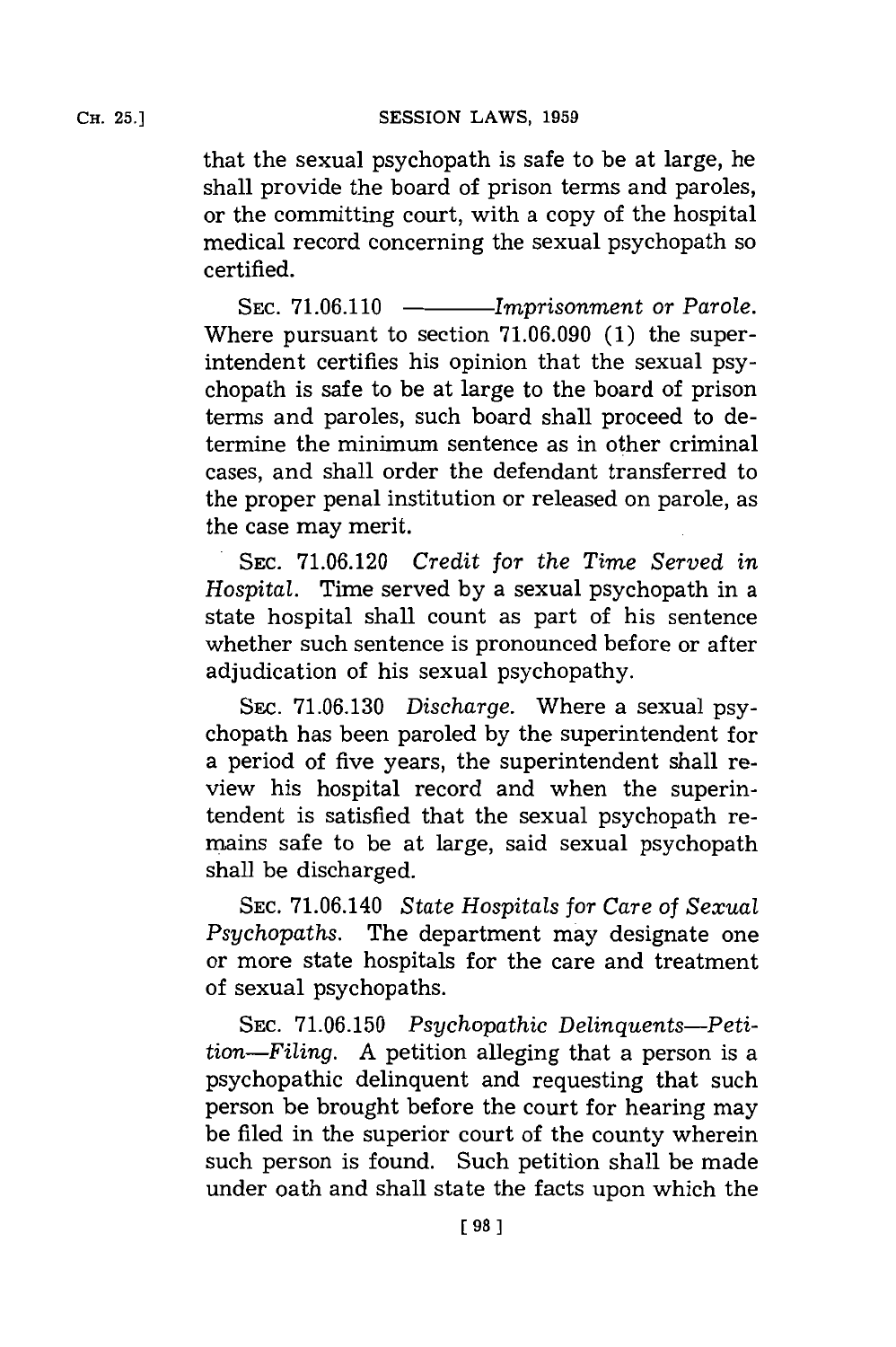allegation is based. Such petition may be filed **by** any of the following persons:

**(1)** The parent, guardian, or other person charged with the support of the alleged psychopathic delinquent.

(2) Any county prosecuting attorney.

**(3)** Any duly appointed representative of the school district in which the alleged psychopathic delinquent resides.

(4) Any official of a public or private welfare agency.

**(5)** Any superintendent of a state institution.

**(6)** Any person when so directed **by** the juvenile court or the criminal department of the superior court.

Where the person alleged to be a psychopathic delinquent is under the jurisdiction of the juvenile court, such petition shall be filed only under the order of such juvenile court.

**SEC. 71.06.160** *Petition--Court May Order Filing.* If a minor is brought before the juvenile court or is charged with a crime in a superior court and it appears to such court at any time prior to the execution of sentence that such minor is a psychopathic delinquent, the superior court or juvenile court may suspend proceedings, and, **if** a superior court, may direct the prosecuting attorney to file a petition under the provisions of this chapter, or if a juvenile court, may direct the juvenile court probation officer to file a petition under the provisions of this chapter. If the minor is found to be a psychopathic delinquent under this chapter, the court ordering such petition to be filed shall dismiss other pending proceedings. If the minor is found not to be a psychopathic delinquent, he shall be returned to the superior court or juvenile court ordering filing of such petition for further proceedings.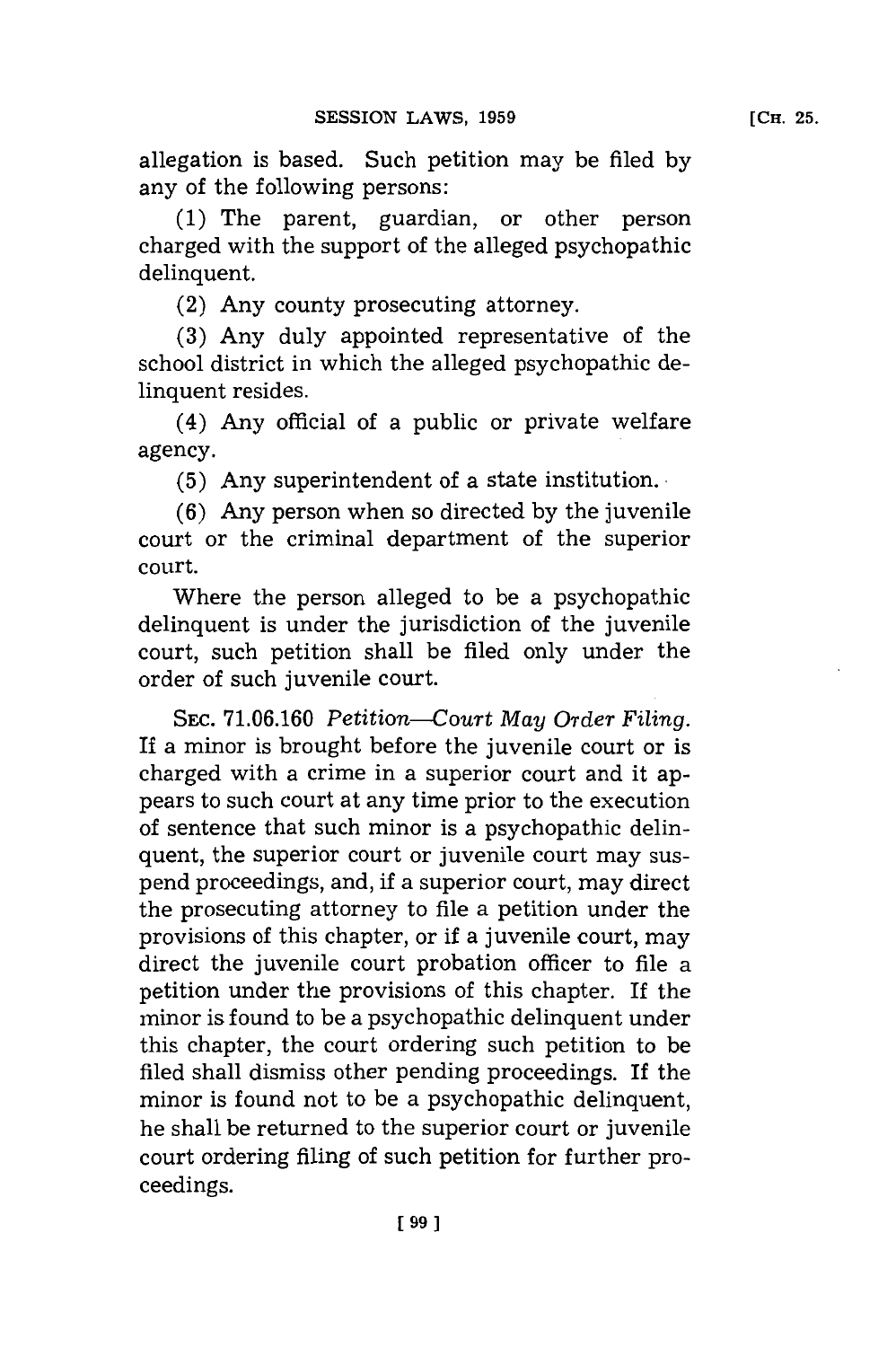**SEC. 71.06.170** *Preliminary Hearing-Time and Place-Privacy.* Upon filing of such petition the court shall fix a time and place for preliminary hearing, which shall give opportunity for the service of notice and the production and examination of witnesses. For the purpose of conducting hearings under this chapter, the court may be convened at any time and place within the county wherein the court resides and such hearing may be closed to the general public unless the guardian, attorney or guardian ad litem representing the alleged psychopathic delinquent demands an open hearing as in other civil actions.

**SEC. 71.06.180** *Detention Pending Preliminary Hearing.* The court at its discretion may issue a warrant of apprehension ordering the alleged psychopathic delinquent to be apprehended and detained pending preliminary hearing, which warrant shall be executed **by** the sheriff or other person designated **by** the court. Alleged psychopathic delinquents may be detained in county juvenile detention facilities or in the custody of some suitable person or agency at the discretion of the court.

**SEC. 71.06.190** *Preliminary Hearing-Scope* of *Inquiry-Evidence.* Upon preliminary hearing the court shall inquire into the mental condition, delinquency record, character, and personality of the alleged psychopathic delinquent, and for this purpose shall require the testimony of two duly licensed **phy**sicians who shall have examined the alleged psychopathic delinquent. Such physicians shall file a written report of their examination and shall testify as to whether or not the minor is a psychopathic delinquent, and the facts upon which such findings are based. The court, petitioner, or guardian, or guardian ad litem representing the alleged psychopathic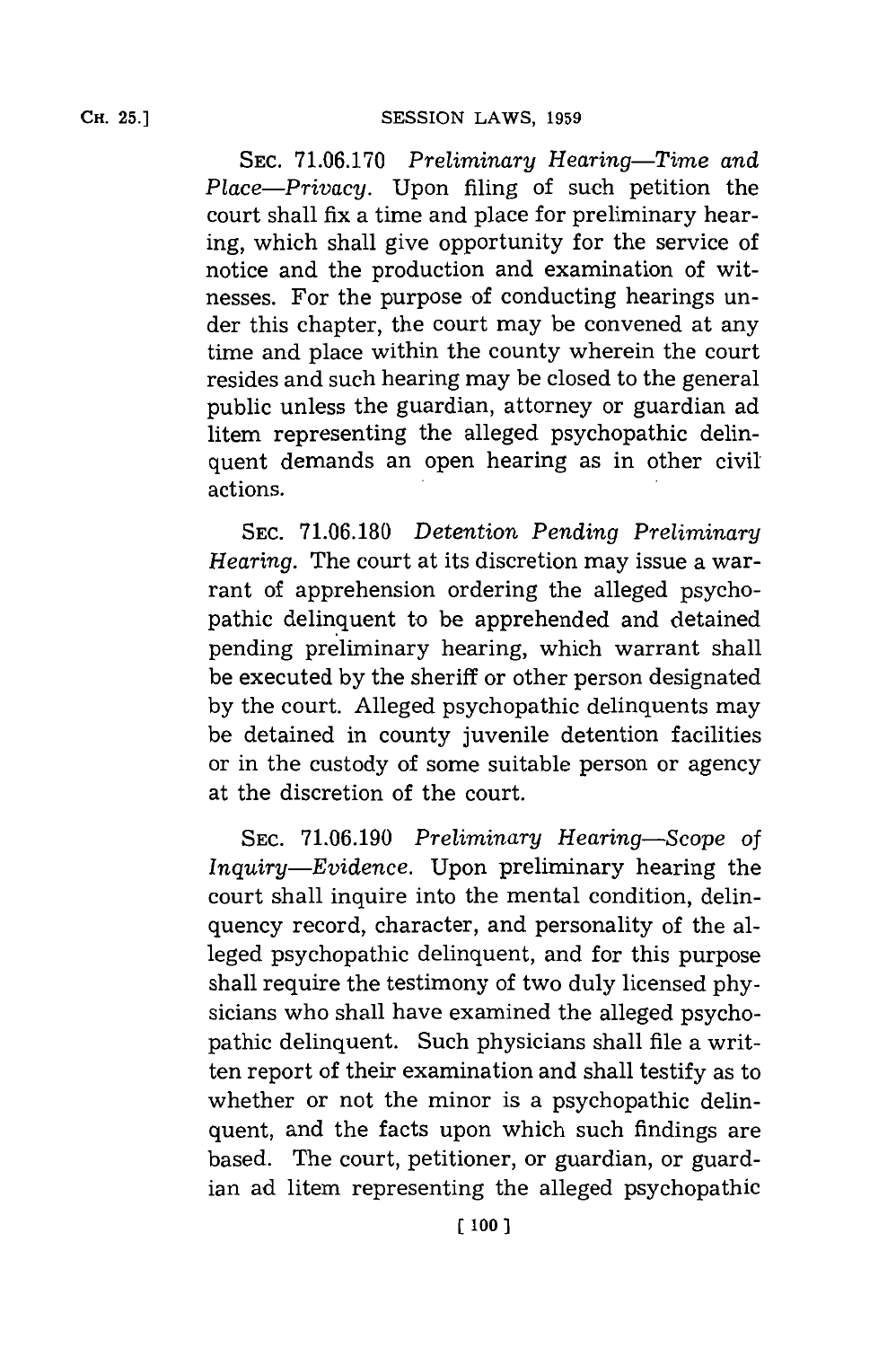**[CH. 25.**

delinquent may produce such witnesses as they may desire and subpoenas may issue for such purposes.

**SEC. 71.06.200** *Observation at State Hospital-Re port* of *Superintendent.* If the court finds that there are reasonable grounds to believe that the minor filed against is a psychopathic delinquent, it shall order such person to be detained at the nearest state hospital for the purpose of observation and examination **by** the supeintendent thereof. Such observation shall be for a period not to exceed ninety days. Upon completion of such observation and examination the superintendent of such state hospital shall so notify the committing court, which shall cause the return of the alleged psychopathic delinquent and the superintendent shall file as promptly as possible his written report setting forth the facts upon which he bases his conclusion that the minor is or is not a psychopathic delinquent.

**SEC. 71.06.210** *Hearing on Petition-Evidence-Commitment.* The court shall thereupon set a date for hearing on the petition, at which hearing the guardian, petitioner, attorney, or the court of its own motion, may produce additional witnesses and evidence and may require the attendance of the superintendent as a witness. Notice of such hearing shall be given pursuant to the provisions of section **7 1.06- .170.** If the court finds that the minor is a psychopathic delinquent, the court shall order such person committed to such institution as may be designated **by** the department for the custody, care and treatment of psychopathic delinquents, until released **by** the superintendent thereof, which order shall be executed **by** the sheriff or other person designated **by** the court.

**SEC. 71.06.220** *Hearings Are Probate Matters.* Hearings held under the provisions of this chapter relative to psychopathic delinquents shall be handled as probate matters.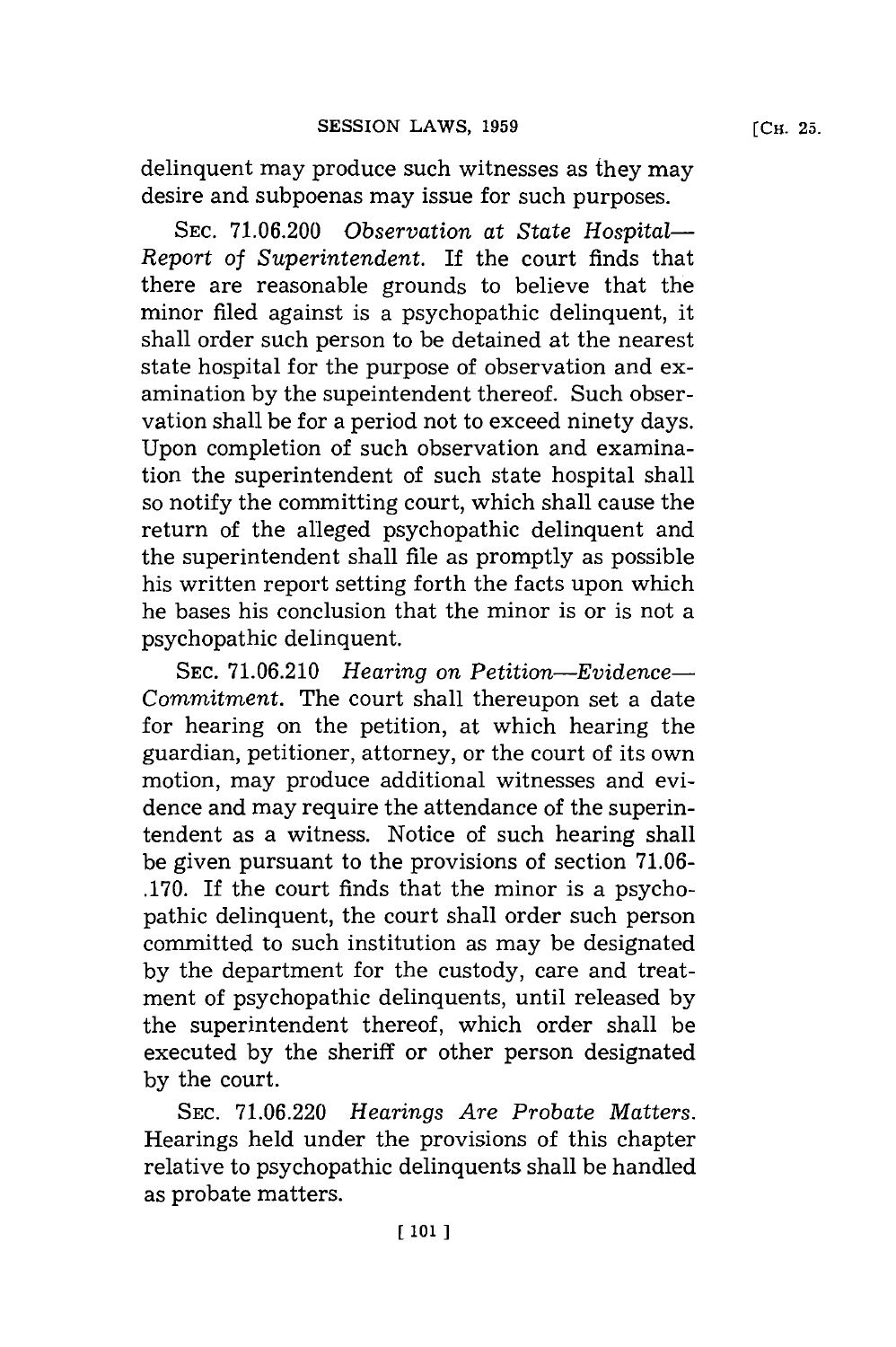**SEc. 71.06.230** *Jury Trial.* The alleged psychopathic delinquent shall have the right to trial **by** jury, but demand for such trial must be filed **by** the guardian or attorney representing the minor on or before the date of preliminary hearing. Where such demand is filed, the court shall set a date **for** trial and the jury shall determine the question of psychopathic delinquency but such jury trial shall be had only after return of the superintendent's report following the preliminary period of observation. If the jury finds the minor to be a psychopathic delinquent, the court shall order such minor committed as provided for in section **71.06.210.** Such minor may be detained pending jury trial as provided for in section 71.06.180.

**SEC.** 71.06.240 *Parole and Discharge.* Any persons committed under the provisions of this chapter may be paroled **by** the superintendent of the institution wherein such person is confined whenever the superintendent is of the opinion that such person has improved to an extent that he is no longer a menace to the health, lives or property of himself or others. Such opinion shall be certified to the committing court and unless within thirty days the court orders the return of such person, the superintendent may parole him upon such conditions as the superintendent may deem advisable. After five years the superintendent shall review the record of such psychopathic delinquent, and if in his opinion such psychopathic delinquent remains safe to be at large, he shall discharge him. In addition, the superintendent may grant temporary visit paroles to psychopathic delinquents; such temporary visit paroles shall not exceed sixty days in duration, and at the expiration of such period the superintendent shall either return the psychopathic delinquent to the institution or grant a parole, as otherwise provided herein. The superintendent may grant temporary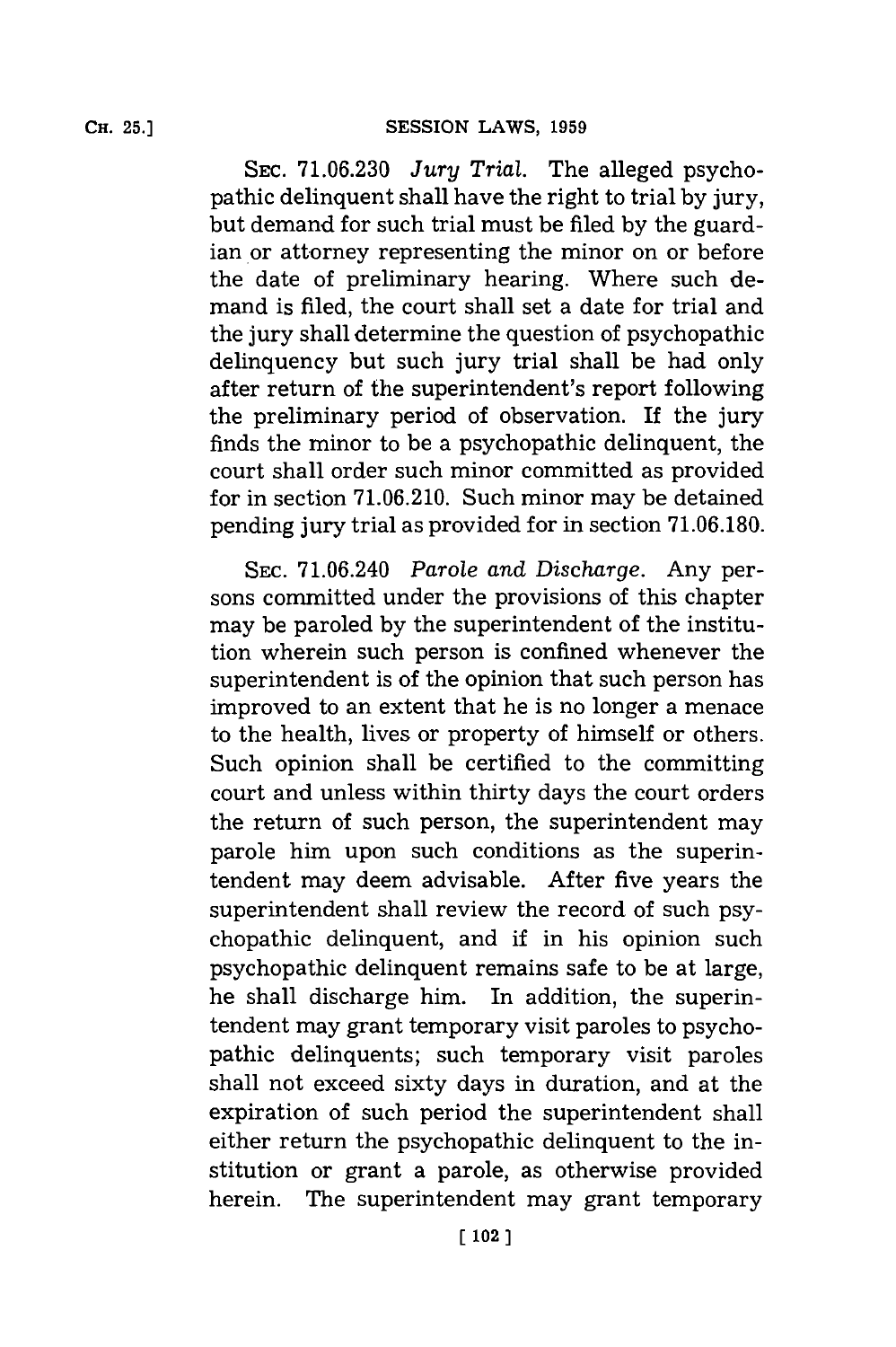visit paroles on such conditions as he may deem advisable, but notice of such temporary visit parole shall be given to the sheriff of the county in which the psychopathic delinquent will be on temporary visit parole and the chief of police of any city or town said delinquent may be visiting.

**SEC. 71.06.250** *State Hospitals for Care of Phychopathic Delinquents-Treatment-Laws Applicable.* The director may designate any existing state institutions or portion thereof for the care and treatment of psychopathic delinquents: *Provided, however,* That such institution shall provide psychiatric care and treatment. Psychopathic delinquents committed under this chapter shall be subject to all laws pertaining to the administration of the institution in which confined.

**SEC. 71.06.260** *Hospitalization Costs-Sexual Psychopaths, Psychopathic Delinquents* - By Whom *Paid.* At any time any person is committed as a sexual psychopath or psychopathic delinquent the court shall, after reasonable notice of the time, place and purpose of the hearing has been given to persons subject to liability under this section, inquire into and determine the financial ability of said person, or his parents if he is a minor, or other relatives to pay the cost of care, meals and lodging during his period of hospitalization. Such cost shall be determined **by** the department of institutions. Findings of fact shall be made relative to the ability to pay such cost and a judgment entered against the person or persons found to be financially responsible and directing the payment of said cost or such part thereof as the court may direct. The person committed, or his parents or relatives, may apply for modification of said judgment, or the order last entered **by** the court, if a proper showing of equitable grounds is made therefor.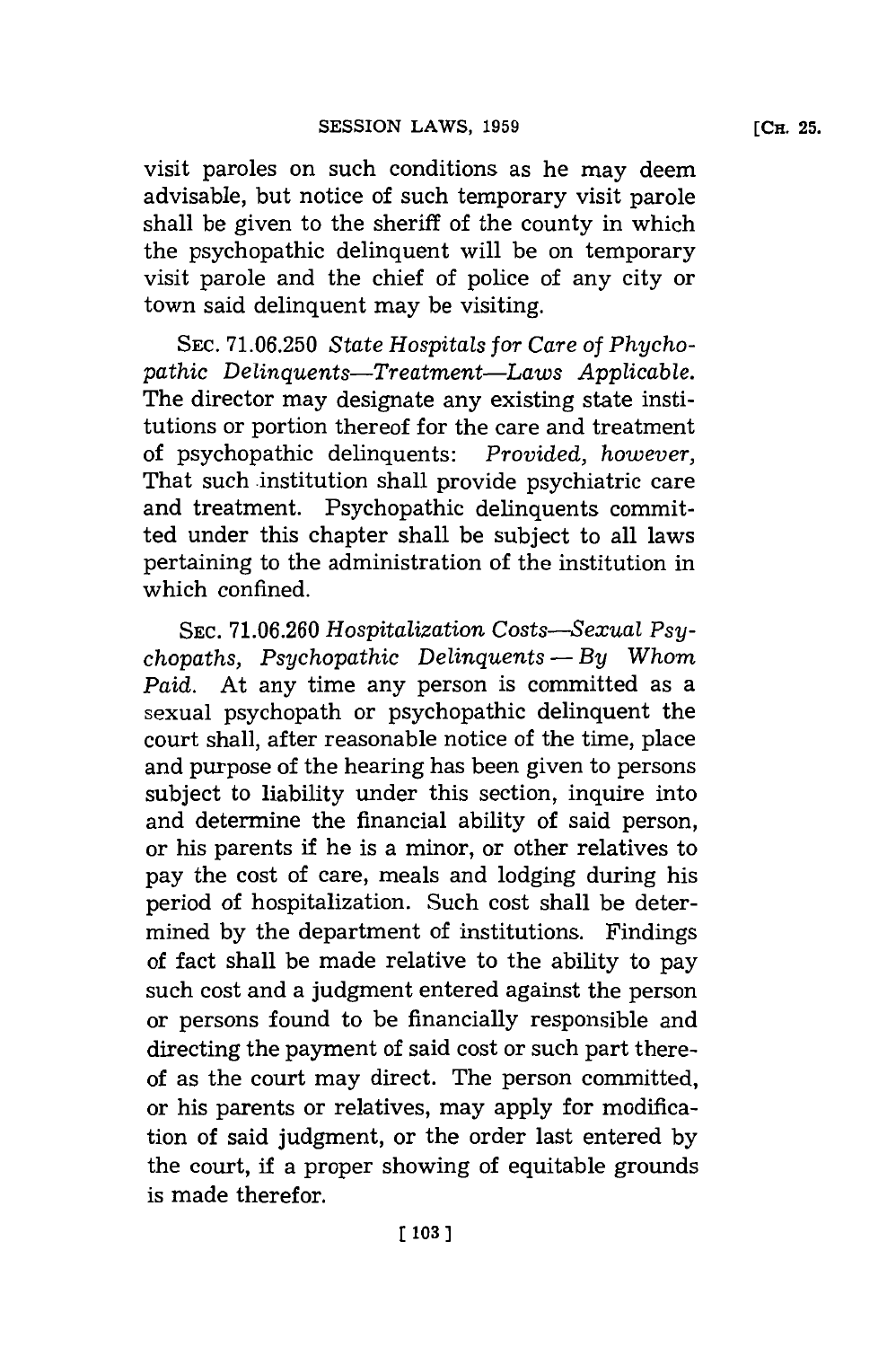## Chapter **71.08**

# INTOXICATION **AND** DRUNKARDS

**SEC. 71.08.010** *Punishment for Intoxication in Public Place.* Every person who shall become intoxicated **by** voluntarily drinking intoxicating liquors, and who, while intoxicated shall loiter about any place where intoxicating liquors are sold or kept for sale, or create any disturbance or use any profane or indecent language in any public place, street or meeting, or commit any assault or breach of the peace, shall be guilty of a misdemeanor.

**SEC. 71.08.020** *Common drunkard, Who May be Adjudged.* Every person who shall be three times convicted of a violation of section **71.08.010,** or of any municipal ordinance defining and punishing drunkenness or of any crime of which drunkenness shall be an element, or who shall squander his property in drink, or who, as a result of the use of intoxicating liquors shall abuse or fail properly to support or care for his wife or any minor child lawfully in his custody, shall be a common drunkard, and shall be adjudged so to be **by** any magistrate before whom he may be brought on a charge of committing any crime of which drunkenness is an element, in addition to any other punishment inflicted therefor.

**SEC. 71.08.030** *Habitual Drunkard, Who May Be Adjudged.* Any person addicted to the use of intoxicating liquors may, upon complaint thereof, or upon certificate of a justice of the peace, as hereinafter provided, be ajudged a habitual drunkard.

SEC. **71.08.040** *Complaint, Who May Make.* Either the father, husband, mother, wife, son or daughter of any person addicted to the excessive use of intoxicating liquors, or any person in the interest of the relative aggrieved, or of the general public, may make complaint to the superior court judge of the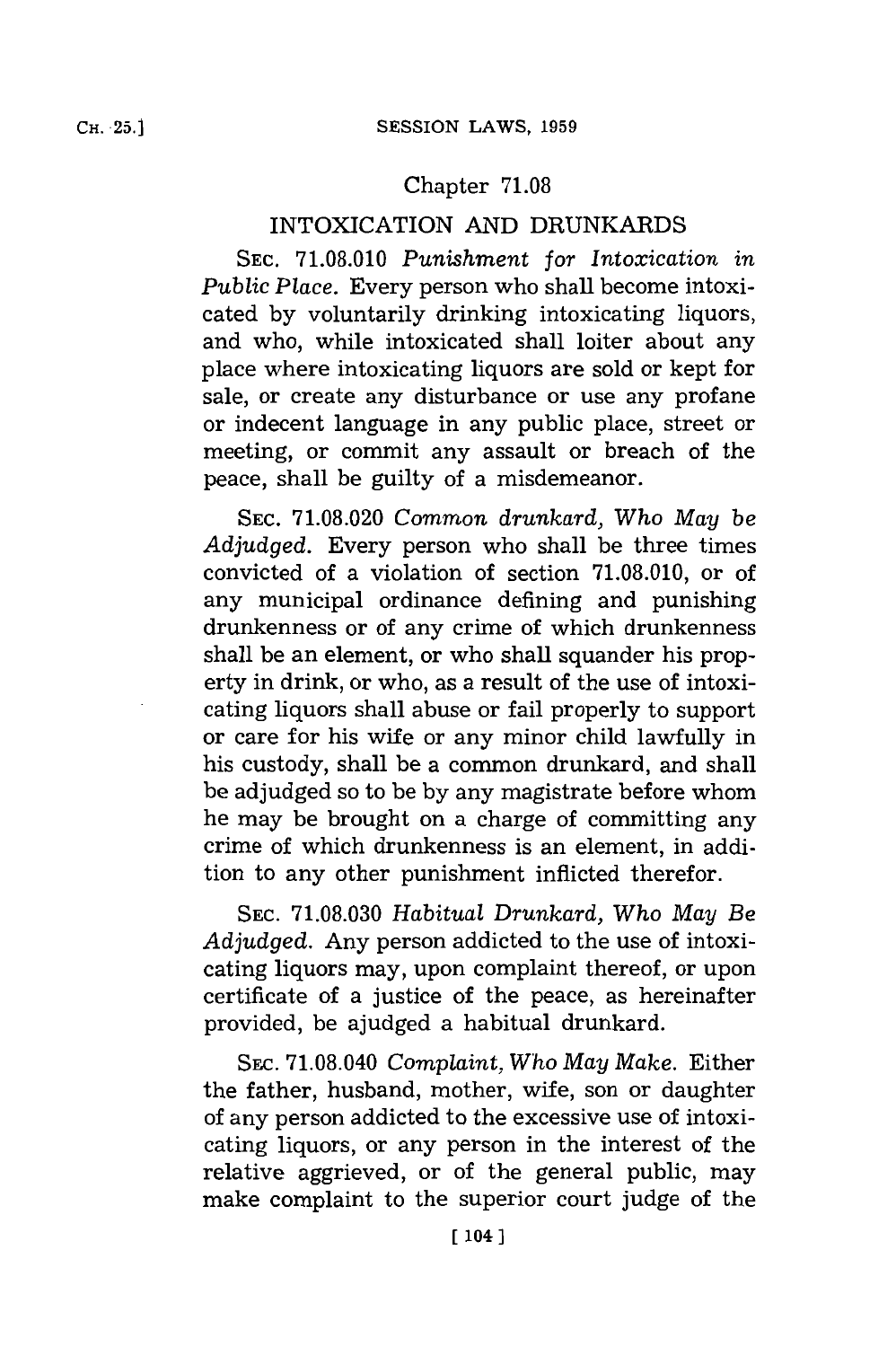county wherein such person, so addicted, resides, that the person complained of is a habitual drunkard, and that in consequence thereof, such person is squandering his earnings or property, or that he neglects his business, or that he abuses or maltreats his family, which complaint must be verified **by** the oath of the complainant, to the effect that the same is true. And every justice of the peace in whose court any person shall have been convicted twice on a charge of being drunk, or drunk and disorderly, shall certify to the superior court judge, of the county in which he resides, that said person has thus twice been convicted.

**SEC. 71.08.050** *Summons-Hearing-Determination.* Upon filing of the complaint, duly verified, the superior court judge shall cause a copy thereof to be served upon the accused forthwith and shall summon him to appear and answer, giving at least ten days' notice; and if, upon the hearing of the evidence, the allegations of the complaint are sustained, or upon filing a certificate of justice of the peace, as above provided, such judge shall, in open court, declare the accused to be a habitual drunkard, and shall cause the proceeding to be entered in full upon the records of the court.

**SEC. 71.08.060** *Fees of Oflcers--Costs.* The same fees shall be allowed to the clerk of the superior court, justice of the peace, and the sheriff, or constable, in all proceedings under this chapter, as are allowed **by** law for like processes and services, and like fees for witnesses as in other cases; and if the complaint is not sustained, the person making the complaint shall pay the costs; and in case the complaint is sustained, the person accused shall pay the costs.

**SEC. 71.08.070** *Penalty for Furnishing Intoxicants* to *Habitual Drunkard.* Any person who shall sell or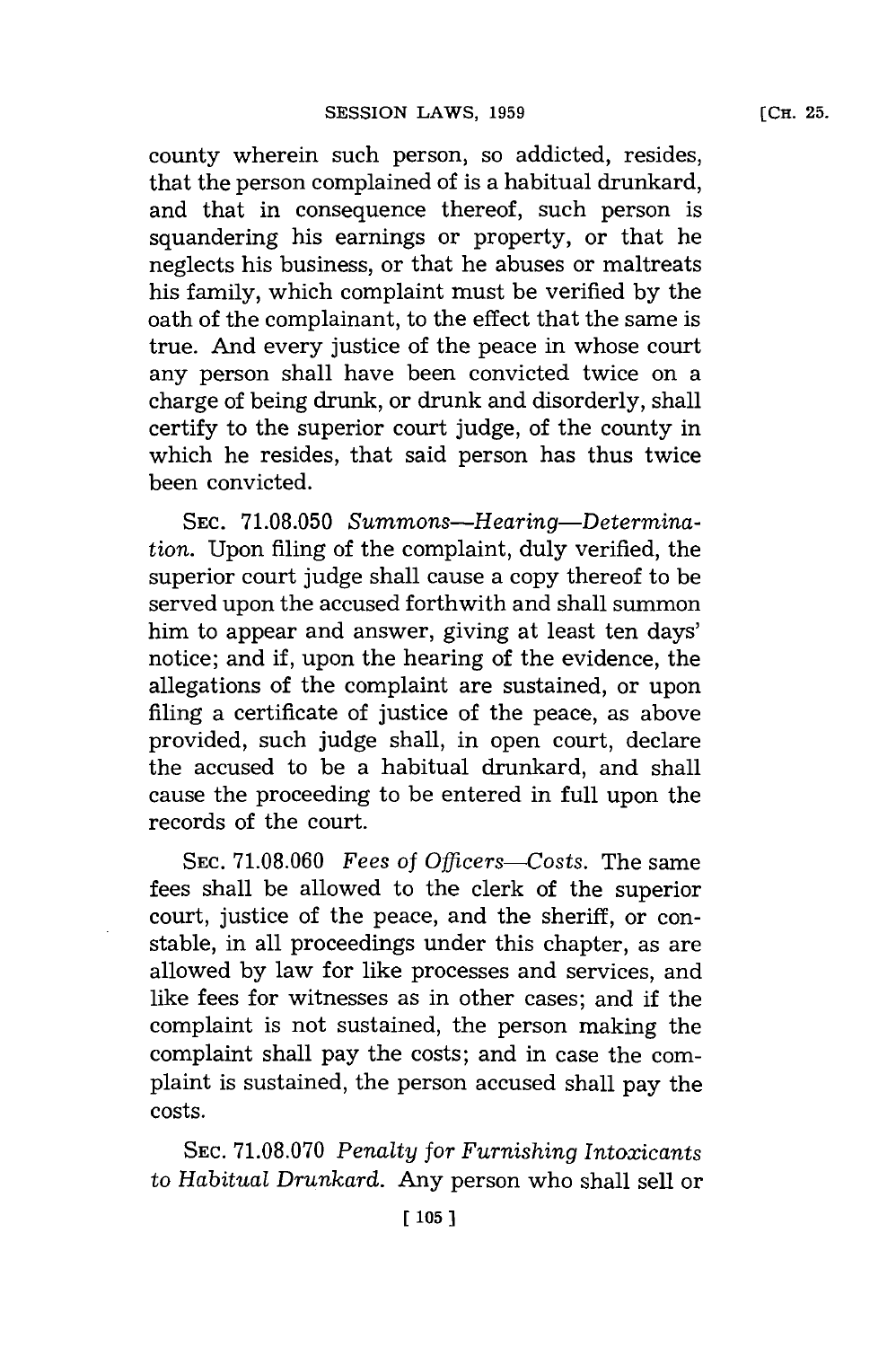give any intoxicating liquors to any person who has been adjudged a habitual drunkard under the provisions of this chapter, shall be deemed guilty of a misdemeanor and on conviction thereof, **by** any court having criminal jurisdiction, shall be fined in any sum not less than fifty dollars or more than three hundred dollars, or be imprisoned in the county jail, not less than one or more than six months, at the discretion of the court.

**SEC. 71.08.080** *Civil Liability for Furnishing Intoxicants* to *Habitual Drunkard.* Any person who shall be injured in person or property or means of support, **by** any person who has been adjudged a habitual drunkard under the provisions of this chapter, while in a state of intoxication, or in consequence of such intoxication, shall have a right of action in his or her own name, severally or jointly, against any person or persons who shall, **by** selling or giving intoxicating liquors to such habitual drunkard, have caused his intoxication in whole or in part, and such person selling or giving such intoxicating liquors as aforesaid, shall be liable severally or jointly for all damages sustained, and the same may be recovered in a civil action. **A** married woman may bring such action in her own name, and all damages recovered **by** her shall inure to her separate use, and all damages recovered **by** a minor under this section, shall be paid either to such minor or to such person in trust for him or her, as the court may direct.

SEC. 71.08.090 Vacation of Court Order. Any person so declared to be a habitual drunkard may, at any time after the expiration of two years from the time he was so declared to be such, **by** petition addressed to the judge of the court in which he was so adjudged, have a hearing in such court, upon a day which shall be **by** such court set, which day shall not be more than ten days after the filing of such petition in such court, which petition may contain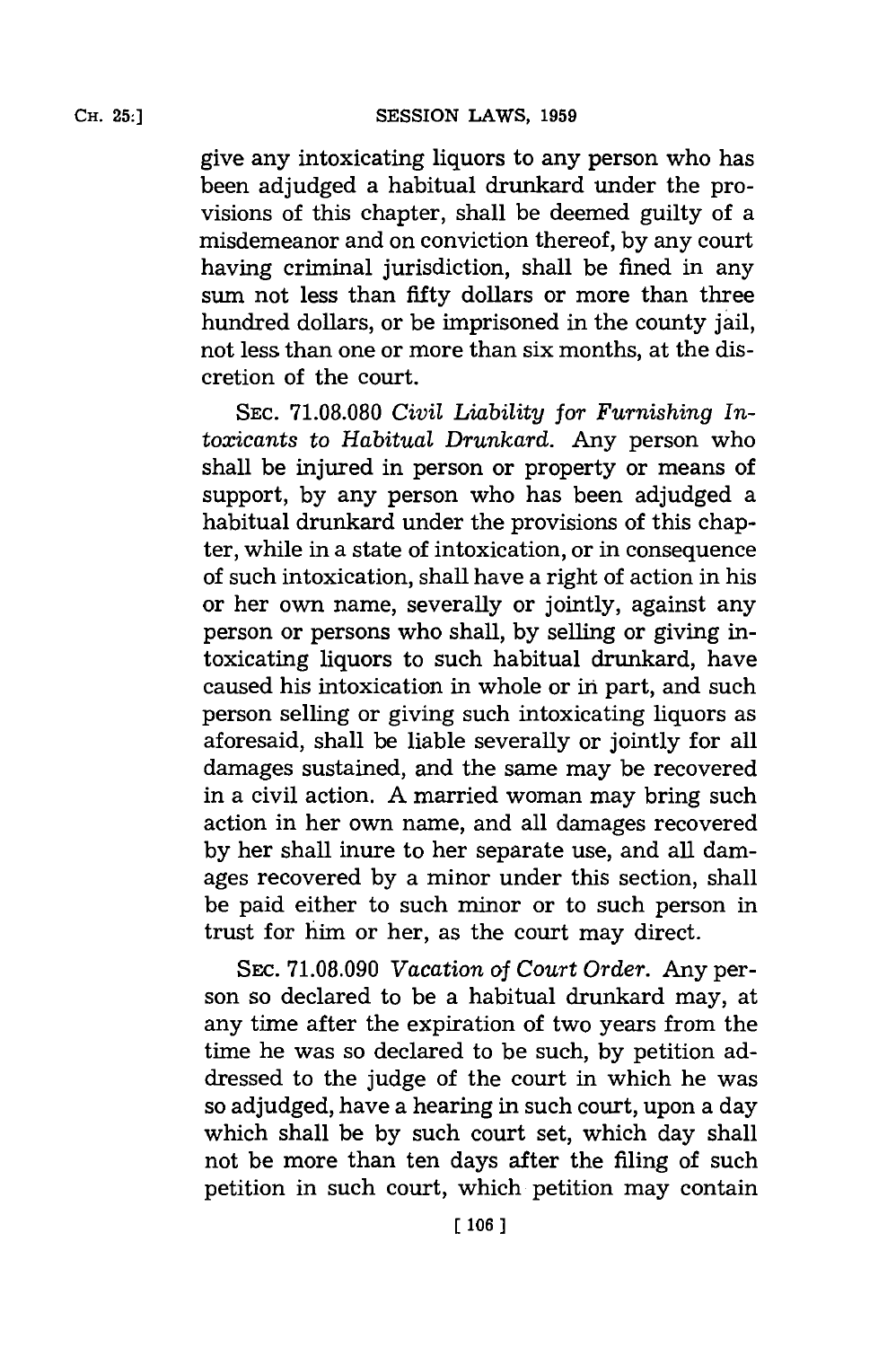a statement of facts tending to show the improved condition and habits of such petitioner and to establish his character for sobriety, and a prayer that the order on record so declaring him to be such habitual drunkard be vacated and he be released from the effects thereof; which petition shall be duly verified **by** the petitioner. And if upon the hearing of such petition and the evidence in support thereof it appears to the judge that such petitioner is entitled to have such record vacated and be so released, then he shall make an order so declaring that such record be vacated and annulled and that the petitioner be thereafter released from the effects thereof.

### Chapter **71.12**

# PRIVATE ESTABLISHMENTS

**SEC. 71.12.455** *Definitions.* As used in this chapter, "establishment" and "institution" mean and include every private hospital, sanitarium, home, or other place receiving or caring for any insane, alleged insane, mentally ill, or mentally incompetent person, or alcoholic.

**SEC.** 71.12.460 *License* to *Be Obtained-Penalty.* No person, association, or corporation, shall establish or keep, for compensation or hire, an establishment as defined in this chapter without first having obtained a license therefor from the department of health, and having paid the license fee provided in this chapter. Any person who carries on, conducts, or attempts to carry on or conduct an establishment as defined in this chapter without first having obtained a license from the department of health, as in this chapter provided, is guilty of a misdemeanor and on conviction thereof shall be punished **by** imprisonment in a county jail not exceeding six months, or **by** a fine not exceeding one thousand dollars, or by both such fine and imprisonment. The managing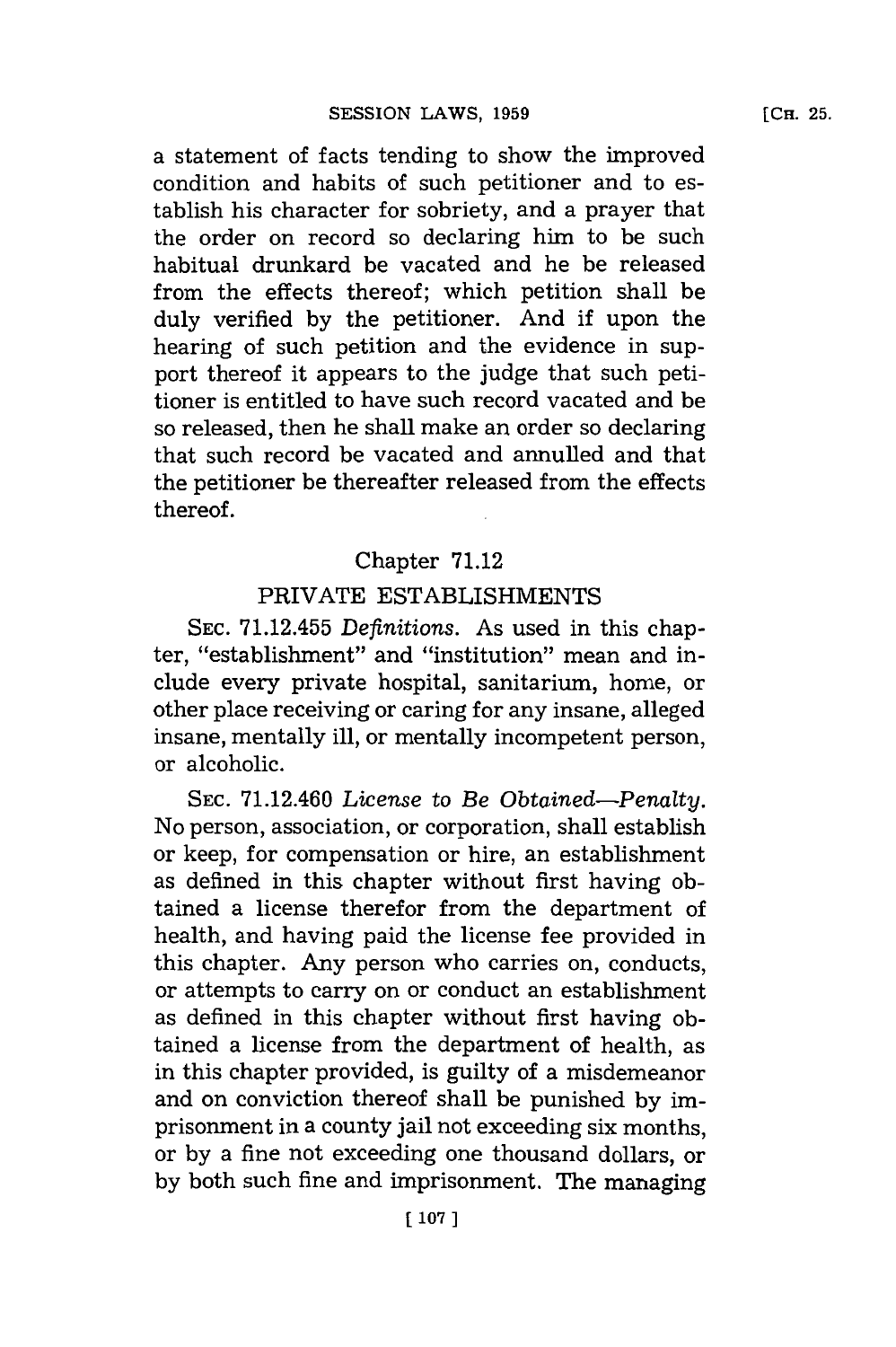and executive officers of any corporation violating the provisions of this chapter shall be liable under the provisions of this chapter in the same manner and to the same effect as a private individual violating the same.

**SEC. 71.12.470** *License Application-Fees.* Every application for a license shall be accompanied **by** a plan of the premises proposed to be occupied, describing the capacities of the buildings for the uses intended, the extent and location of grounds appurtenant thereto, and the number of patients proposed to be received therein, with such other information, and in such form, as the department requires. The application shall be accompanied **by** the proper license fee. The amount of the license fee for each fiscal year is fixed **by** the following schedule:

**(1)** For establishments licensed to receive not more than six patients, the fee is five dollars;

(2) For establishments licensed to receive more than six but not more than twenty-five patients, the fee is twenty-five dollars;

**(3)** For establishments licensed to receive more than twenty-five but not more than fifty patients, the fee is fifty dollars;

(4) For establishments licensed to receive more than fifty patients, the fee is seventy-five dollars.

In the case of the issuance of a license on or after the first day of January next succeeding the beginning of the fiscal year, the license fee for the remainder of the fiscal year is one-half the sum fixed for the entire fiscal year. The department shall require a license fee in situations where licensed establishments increase their number of patients during any fiscal year, based on a pro rata charge under the schedule set forth herein. No additional fee will be required in the event of an application for transfer of a license to another person to operate the same establishment. No additional license fee shall be re-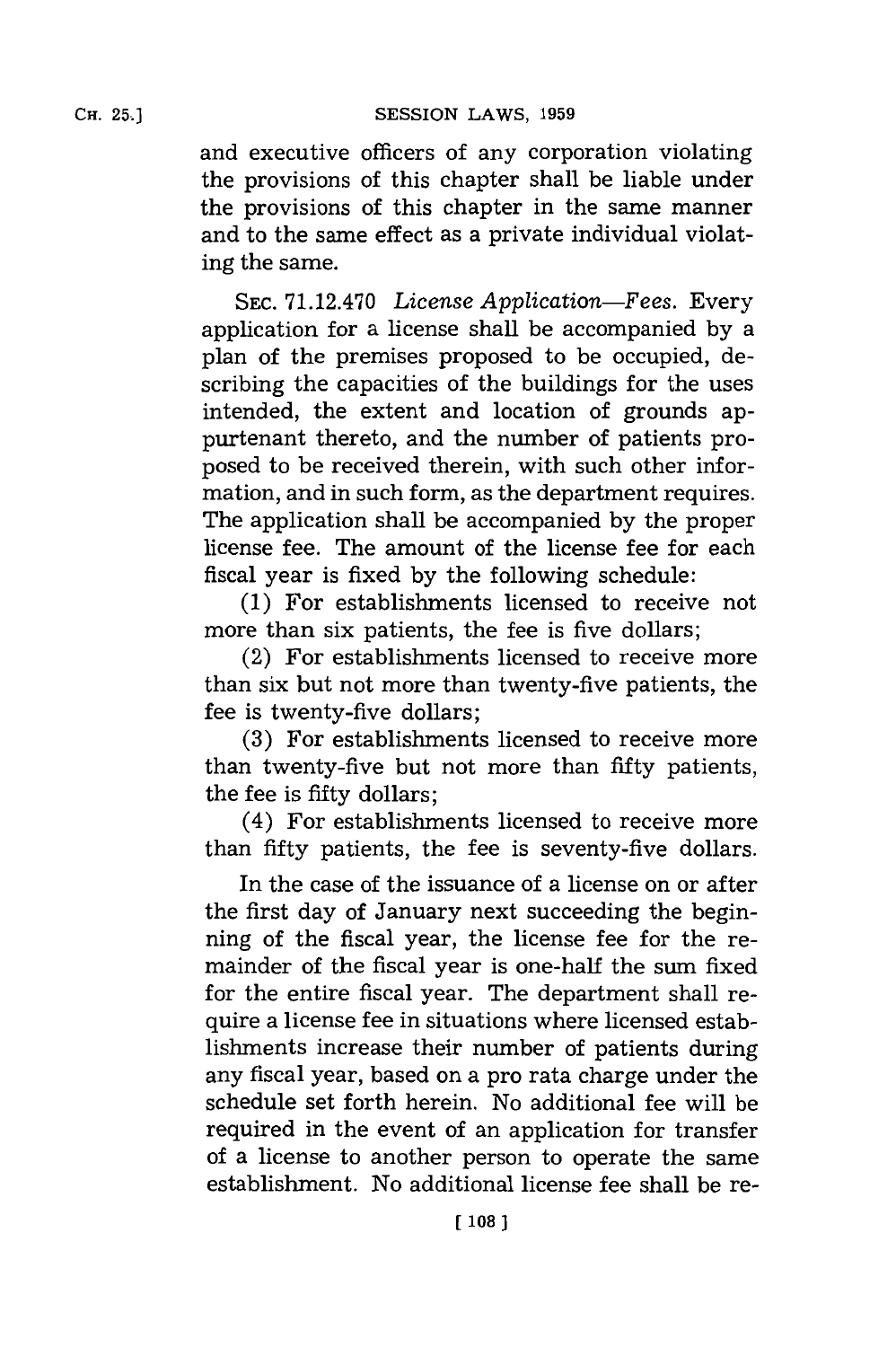quired for the transfer of the license issued in the name of one person to operate an establishment at a certain location where an application is received to transfer that license to the same person to operate an establishment at a different location.

**SEC. 71.12.480** *Examination of Premises Before Granting License.* The department of health shall not grant any such license until it has made an examination of the premises proposed to be licensed and is satisfied that they are substantially as described, and are otherwise fit and suitable for the purposes for which they are designed to be used, and that such license should be granted.

**SEC.** 71.12.490 *Expiration and Renewal of License.* **All** licenses issued under the provisions of this chapter shall expire on the first day of July next succeeding the date of issue. Application for renewal of the license, accompanied **by** the necessary fee, shall be filed with the department of health annually, not less than ten days prior to its expiration and if application is not so filed, the license shall be automatically canceled.

**SEC. 71.12.500** *Examination of Premises As to Compliance with License-Revocation, Suspension of License.* The department of health may at any time examine and ascertain how far a licensed establishment is conducted in compliance with the license therefor. If the interests of the patients of the establishment so demand, the department may, for just and reasonable cause, suspend or revoke any such license after notice and hearing.

**SEC. 71.12.510** *Examination and Visitation in General.* The department may at any time cause any establishment as defined in this chapter to be visited and examined.

**SEC. 71.12.520** *Scope of Examination.* Each such visit may include an inspection of every part of each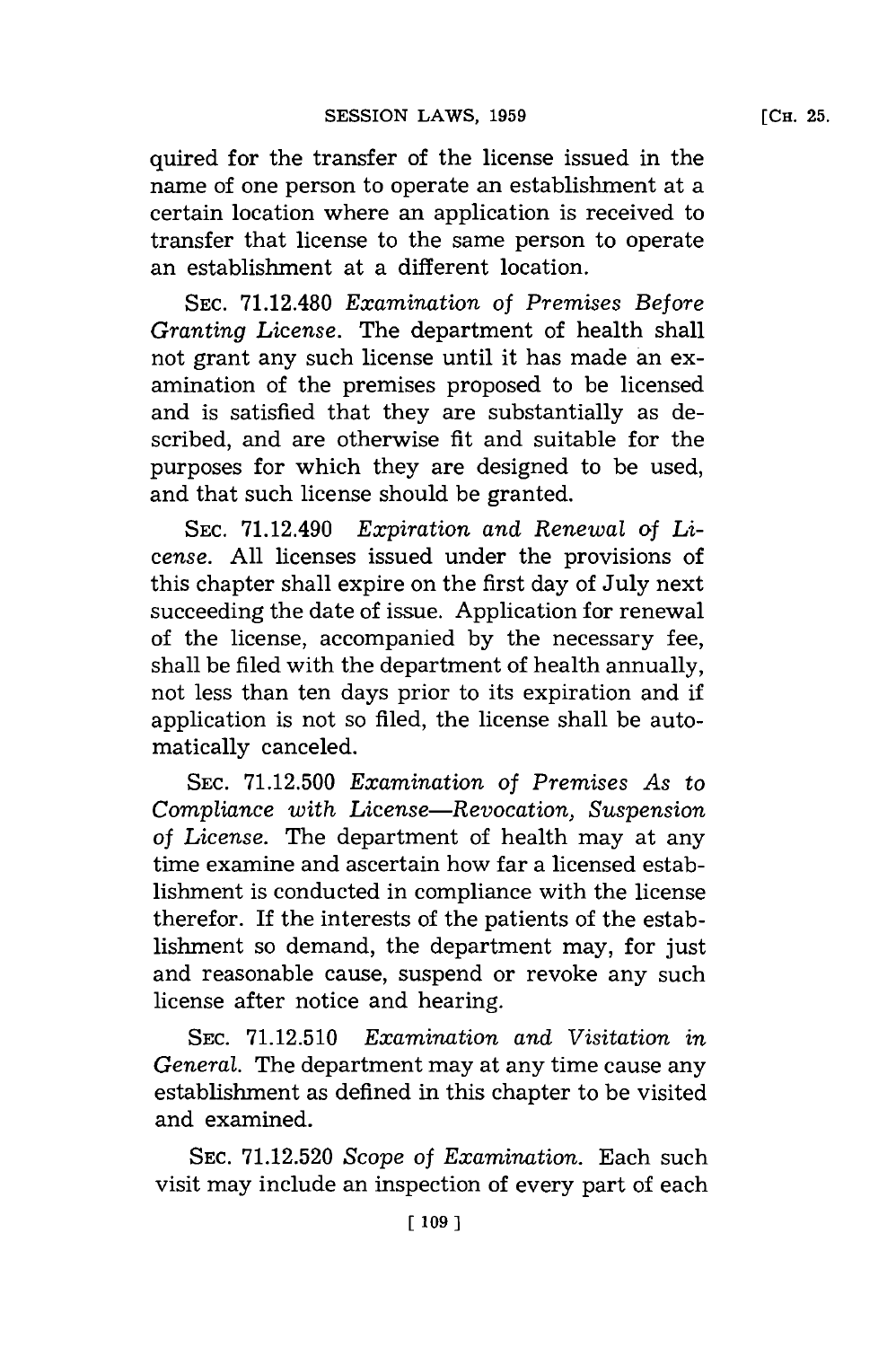establishment. The representatives of the department of health may make an examination of all records, methods of administration, the general and special dietary, the stores and methods of supply, and may cause an examination and diagnosis to be made of any person confined therein. The representatives of the department may examine to determine their fitness for their duties the officers, attendants, and other employees, and may talk with any of the patients apart from the officers and attendants.

**SEC. 71.12.530** *Conference with Management-Improvement.* The representatives of the department of health may, from time to time, at times and places designated **by** the department, meet the managers or responsible authorities of such establishments in conference, and consider in detail all questions of management and improvement of the establishments, and may send to them, from time to time, written recommendations in regard thereto.

**SEC.** 71.12.540 *Recommendations to Be Kept on File-Records of Inmates.* The authorities of each establishment as defined in this chapter shall place on file in the office of the establishment the recommendations made **by** the department of health as a result of such visits, for the purpose of consultation **by** such authorities, and for reference **by** the department representatives upon their visits. Every such establishment shall keep records of every person admitted thereto as follows and shall furnish to the department, when required, the following data: Name, age, sex, marital status, date of admission, voluntary or other commitment, name of physician, diagnosis, and date of discharge.

**SEC. 71.12.550** *Local Authorities May Also Prescribe Standards.* This chapter shall not prevent local authorities of any city, or city and county, within the reasonable exercise of the police power, from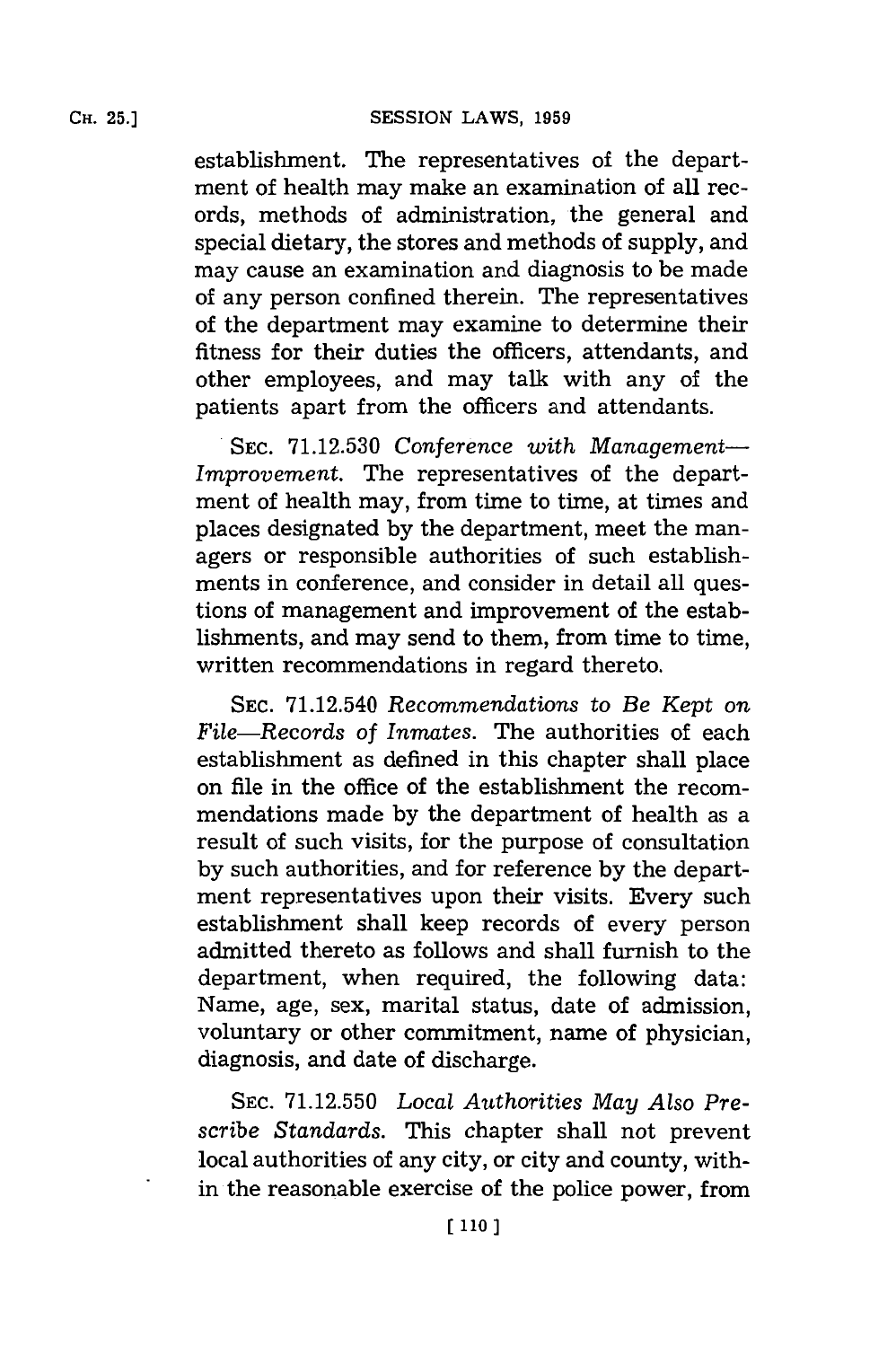adopting rules and regulations, **by** ordinance or resolution, prescribing standards of sanitation, health and hygiene for establishments as defined in this chapter, which are not in conflict with the provisions of this chapter, and requiring a certificate **by** the local health officer, that the local health, sanitation and hygiene laws have been complied with before maintaining or conducting any such institution within such city or city and county.

**SEC. 71.12.560** *Voluntary Patients-Report-Release of Patient.* The person in charge of any private institution, hospital, or sanitarium which is conducted for, or includes a department or ward conducted for, the care and treatment of persons who are mentally ill or deranged may receive and detain therein as a voluntary patient any person suffering from mental illness or derangement who is a suitable person for care and treatment in the institution, hospital, or sanitarium, who voluntarily makes a written application to the person in charge for admission into the institution, hospital or sanitarium, and who is at the time of making the application mentally competent to make the application. Upon the admission of a voluntary patient to a private institution, hospital, or sanitarium, the person in charge shall immediately forward to the office of the department of health a record of the voluntary patient showing the name, residence, age, sex, place of birth, occupation, marital status, date of admission to the institution, hospital or sanitarium, and such other information as may be required **by** rule of the department of health. No voluntary patient in a private institution, hospital, or sanitarium shall be detained therein for more than ten days after having given notice, in writing, to the person in charge of the institution, hospital, or sanitarium of his desire to leave the institution, hospital, or sanitarium.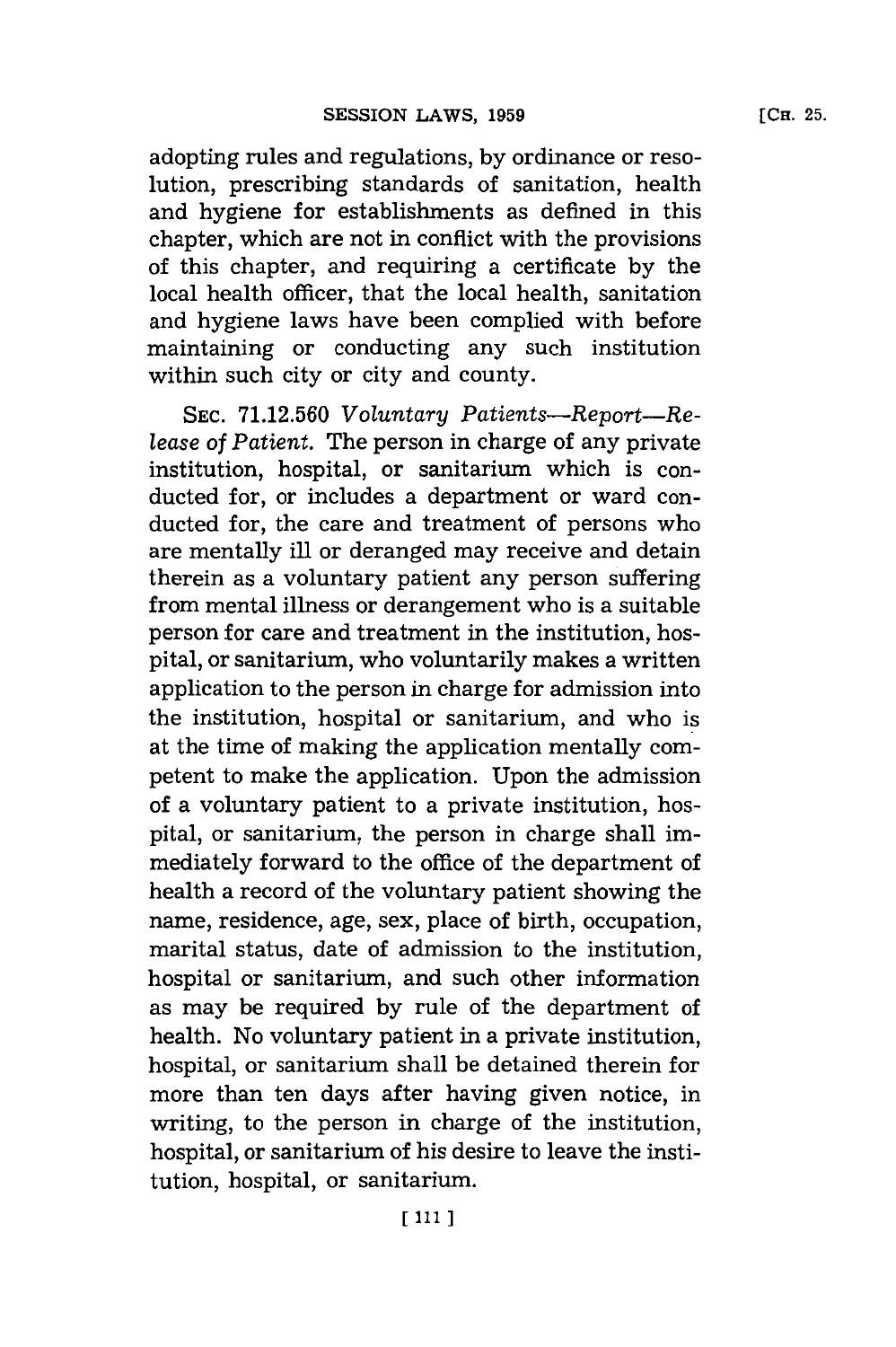**SEC. 71.12.570** *Notification of Detention of Patient -Duty of Prosecuting Attorney.* No person in an establishment as defined in this chapter shall be restrained from sending written communications of the fact of his detention in such establishment to a friend, relative, or other person. The physician in charge of such person and the person in charge of such establishment shall send each such communication to the person to whom it is addressed. If, however, the person in charge finds it inadvisable to send any such communication because it contains other matter which would do harm to the reputation of, and would later cause mental anguish to the person detained, or if the physician finds it impossible to send any such communication within twenty-four hours, then both the physician in charge of the patient and the person in charge of the establishment shall give notice of the detention of such patient to the prosecuting attorney of the county from which the patient came at the time of admission and the prosecuting attorney of the county in which the establishment is located, and the person to whom such communication was addressed, and to the department of health, giving the name and address of the patient and the names and addresses of the person or persons who arranged for his admission and stating the facts of the attempted communication and the reason for withholding it. Such prosecuting attorney or prosecuting attorneys shall investigate the detention of such patient and advise the patient concerning his legal rights and shall report in full concerning said patient to the department of health. The person in charge of the establishment may detain a patient only when there has been compliance with the provisions of this section.

**SEC. 71.12.580** *Proceedings As to Mental Condition of Patient-Representation of Patient-Examination.* No court proceeding shall be had in relation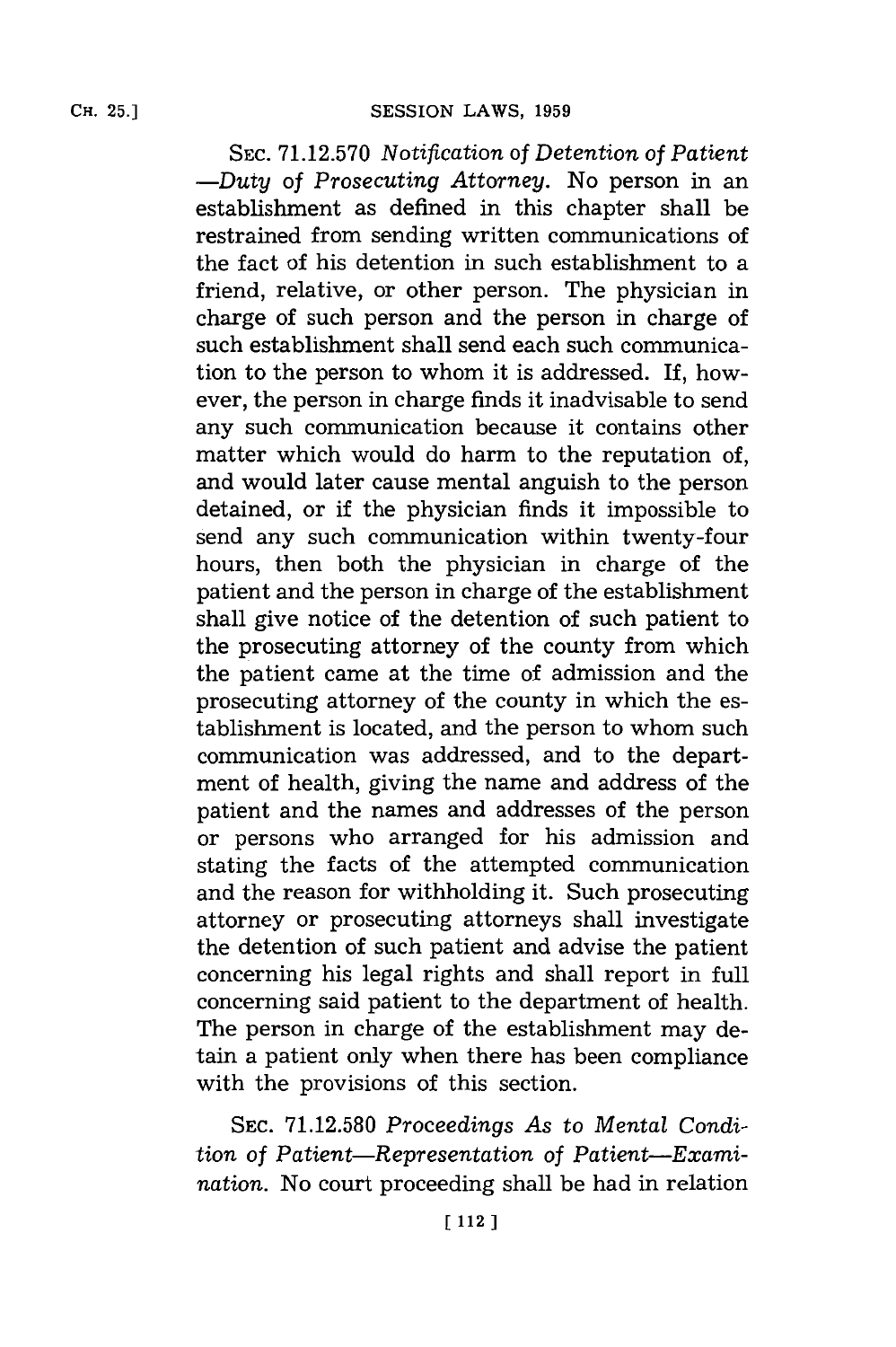to the mental condition of a patient in a private institution, hospital, sanitarium, department or ward for the care of or treatment of the mentally ill unless the patient is either present or represented **by** an attorney. The judge of the superior court before whom the proceedings are to be heard shall appoint two licensed medical examiners who are not connected with any private psychopathic institution to make a personal examination of the patient and to testify before the judge as to the results of such examinations. The provisions of this section shall not be applicable to proceedings for the appointment of a guardian under general law of this state.

**SEC. 71.12.590** *Revocation of License for Noncompliance-Exemption As* to *Christian Science Establishments.* Failure to comply with any of the provisions of sections **71.12.550** through **71.12.580** shall constitute grounds for revocation of license: *Provided, however, That nothing in this chapter or the* rules and regulations adopted pursuant thereto shall be construed as authorizing the supervision, regulation, or control of the remedial care or treatment of residents or patients in any establishment, as defined in this chapter conducted in accordance with the practice and principles of the body known as Church of Christ, Scientist.

**SEC.** 71.12.640 *Prosecuting Attorney Shall Prosecute Violations.* The prosecuting attorney of every county shall, upon application **by** the department of health or its authorized representatives, institute and conduct the prosecution of any action brought for the violation within his county of any of the provisions of this chapter.

# Chapter **71.98**

# **CONSTRUCTION**

**SEC. 71.98.010** *Continuation of Existing Law.* The provisions of this title insofar as they are substan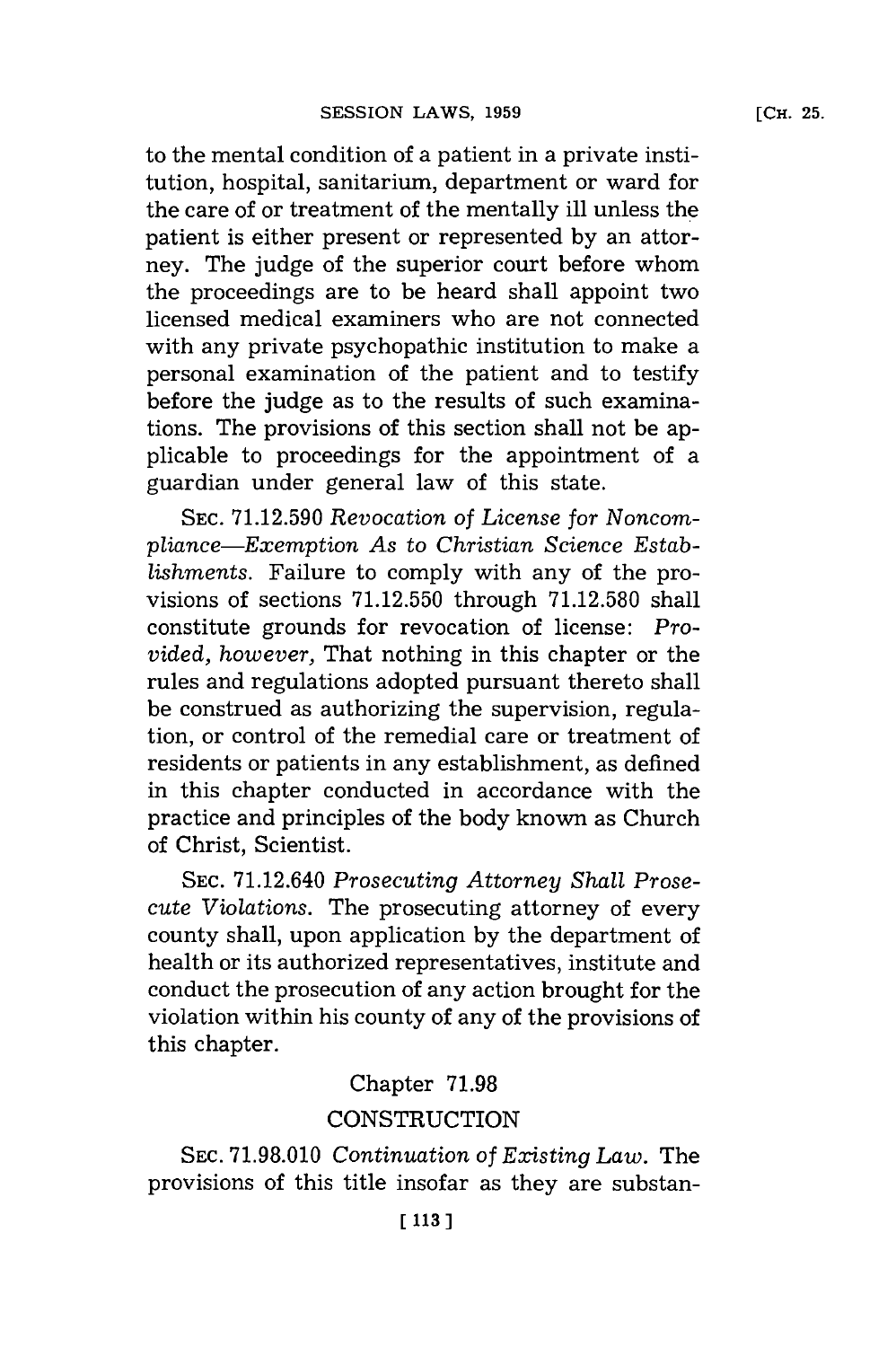tially the same as statutory provisions repealed **by** this chapter and relating to the same subject matter, shall be construed as restatements and continuations, and not as new enactments.

**SEC. 71.98.020** *Title, Chapter,* Section *Headings Not Part of Law.* Title headings, chapter headings, and section or subsection headings, as used in this title do not constitute any part of the law.

**SEC. 71.98.030** *Invalidity of Part of Title Not to Affect Remainder.* If any provision of this title, or its application to any person or circumstance is held invalid, the remainder of the title, or the application of the provision to other persons or circumstances is not affected.

**SEC. 71.98.040** *Repeals and Saving.* The following acts or parts of acts are repealed:

**(1)** Sections **1** through **7,** pages **113** and 114, Laws of **1879;**

(2) Sections **1** through 4, pages **13** and 14, Laws of **1881;**

**(3)** Sections **1671** through **1677,** chapter **113,** Code **1881;**

(4) Sections **1, 6** and **7,** pages **32** and **33,** Laws of **1883;**

**(5)** Sections 416 and 417, chapter 249, Laws of **1909;**

**(6)** Chapter **105,** Laws of **1915;**

**(7)** Chapter **109,** Laws of **1915;**

**(8)** Chapter 145, Laws of **1923;**

**(9)** Chapter 42, Laws of **1939;**

**(10)** Chapter **179,** Laws of 1947;

**(11)** Sections **1** through **19,** 21 through **51** and **53** through **69,** chapter **198,** Laws of 1949;

(12) Sections **1** through **5, 17** through **39,** and **51** through 64, chapter **139,** Laws of **1951;**

**(13)** Chapter **223,** Laws of **1951;**

(14) Chapter 24, Laws of **1957;**

**(15)** Chapter **26,** Laws of **1957;**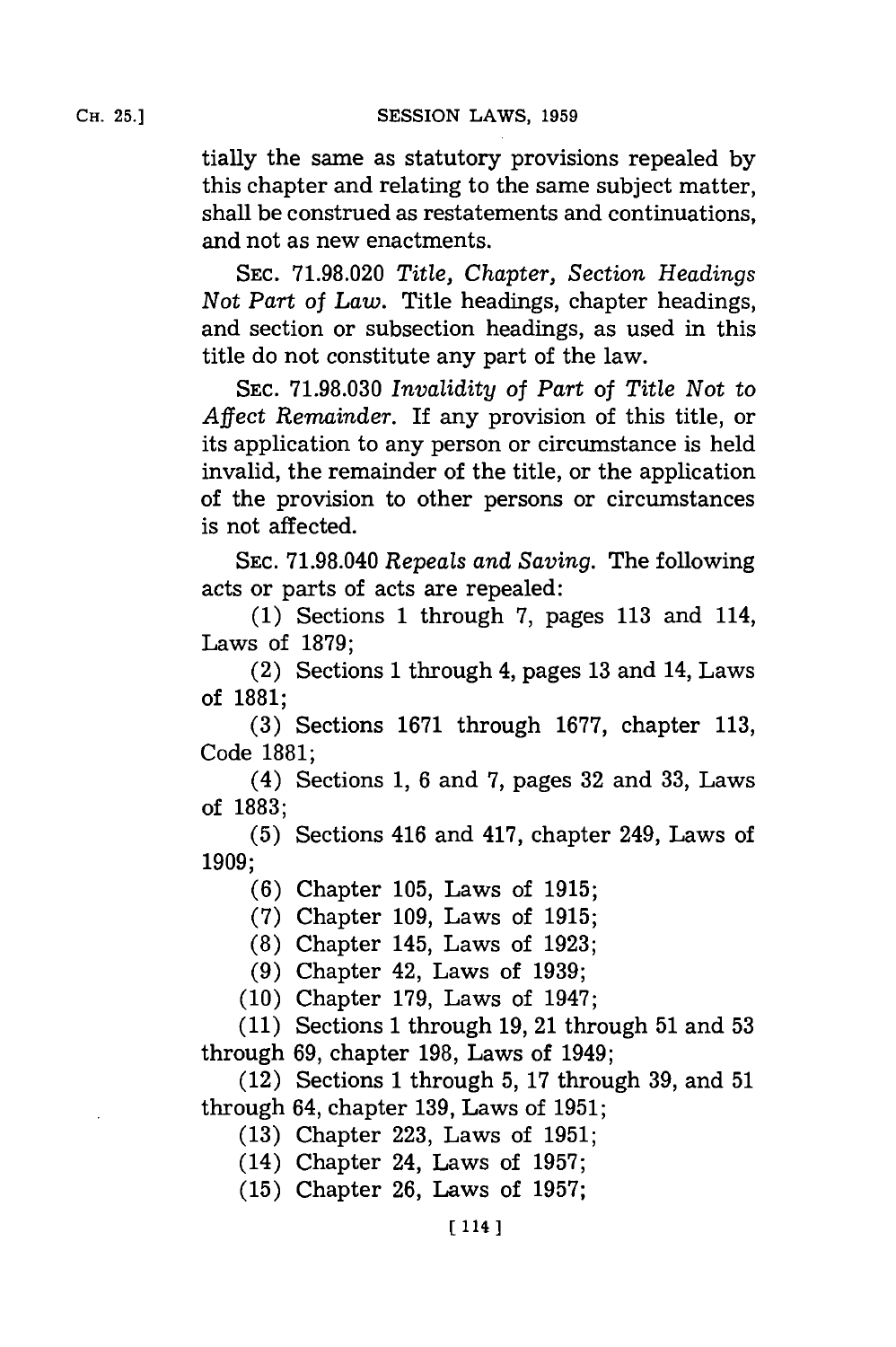- **(16)** Chapter **28,** Laws of **1957;**
- **(17)** Chapter **35,** Laws of **1957;**
- **(18)** Chapter 49, Laws of **1957;**
- **(19)** Chapter 184, Laws of **1957.**

Such repeals shall not be construed as affecting any existing right acquired under the provisions of the statutes repealed, nor as affecting any proceeding instituted thereunder, nor any rule, regulation or order promulgated thereunder, nor any administrative action taken thereunder, nor the term of office or appointment or employment of any person appointed or employed thereunder.

**SEC. 71.98.050** *Emergency.* This act is necessary for the immediate preservation of the public peace, health and safety, the support of the state government and its existing public institutions, and shall take effect immediately.

Passed the House January 20, **1959.** Passed the Senate January **27, 1959.** Approved **by** the Governor January **30, 1959.**

**1.** Introductory.

Title **71** RCW Is presently entitled "Insane, Feeble-minded, Mentally **Ill** Persons, and Inebriates". Since the adoption of RCW in **1951,** in fact commencing with the **1951** session, the law on this subject has been extensively amended, to the point that it is deemed advantageous to include a portion of this material in Title **72** which relates to state institutions.

In preparing the bills for the reenactment of Titles **71** and **72,** RCW, those provisions which are presently contained in Title **71** but which primarily relate to state institutions, are proposed for reenactment as part of Title **72.** Such provisions are **(1)** those portions of **1951** Mental Illness Hospitalization Act which provide for the creation and administration of the state hospitals for the mentally ill; (2) chapter 71.04 relating to nonresident Insane, feeble-minded, etc., persons and **(3)** chapter **71.16** relating to the division on alcoholisnm of the state department of institutions.

**A** detailed explanation of each section included for reenactment in Title **71** is set forth in Part **11** of this note.

**11.** Section comment.

Chapter **71.02** Mental Illness-Commitment Procedure

The mental Illness hospitalization act **(1951** c **139,** presently codified as chapter **71.02** RCW) contains the general procedure for mental illness commitment to any institution, as well as provisions for the

<sup>(</sup>The *above measure, being remedial legislation introduced at the Explanatory request of the Statute Law Committee, was accompanied by the follow- note.)<br><i>ing explanatory note.*)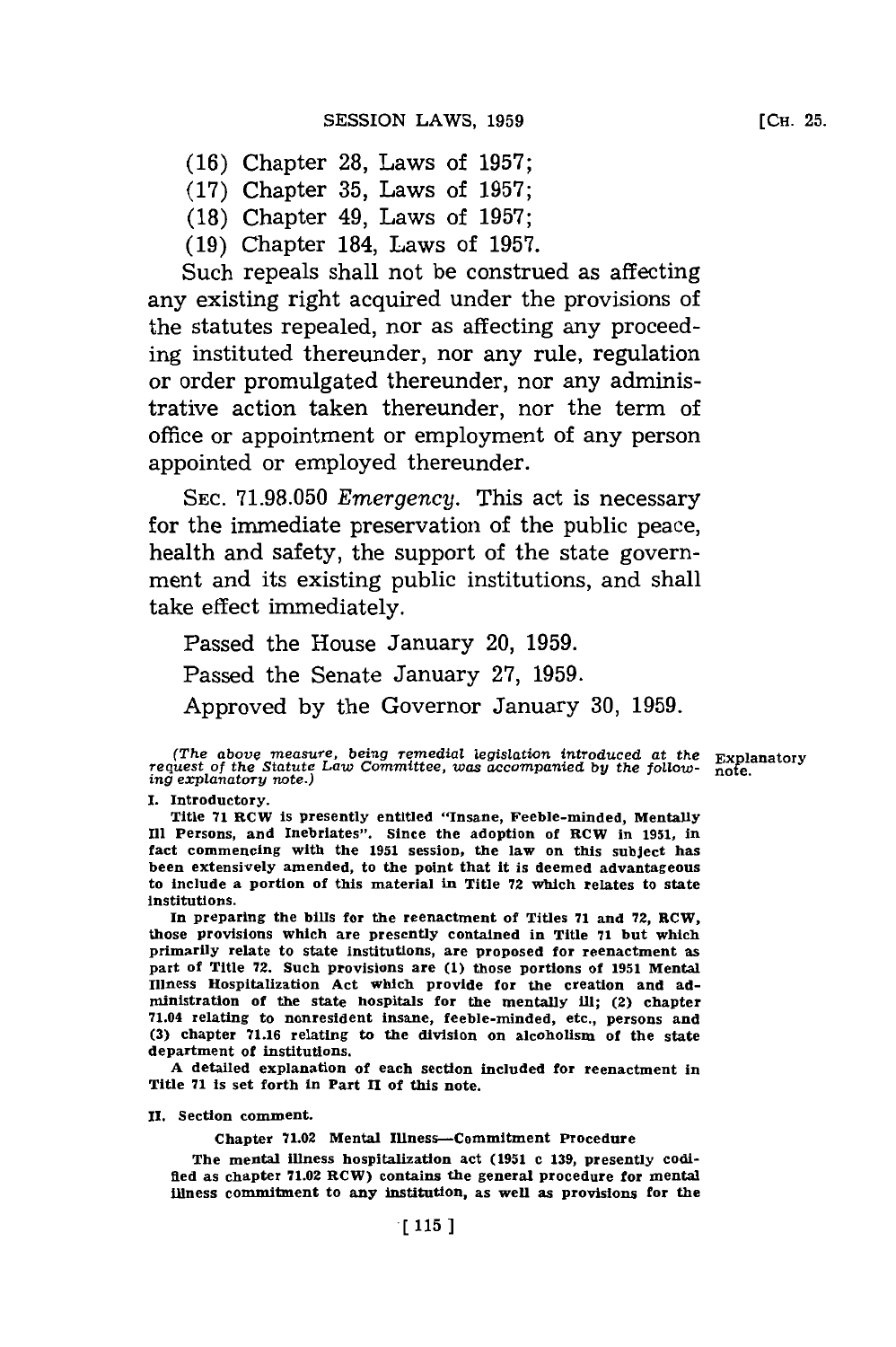Explanatory establishment and administration of the state mental hospitals. In note.<br>note, the instant hill and the companien hill relating to mitle 72 the note, the instant bill, and the companion bill relating to Title **72,** the **1951** act Is divided and the commitment provisions are retained in Title **71** while the administrative provisions relating to the state Institutions are moved to Title **72** as a. part of the public institutions code. The definitions section of the **1951** act is carried In both bills, as sections **71.02.010** and **72.23.010.** Sections 1 and 4 of the **1951** act, relating to statutory construction are likewise carried in both bills, as sections **71.02.900, 72.23.900** and **71.02.020, 72.23.910,** respectively. **71.02.010** Source-1951 c **139** sec. 2. "department of public institutions" changed to "department of institutions". See **1957** c **215** secs. **19,** 20 (chapter 43.17) and **1955** c **195** sec. 4 (RCW 43.28. 020). **71.02.020** Source-1951 c **139** sec. 4. "act" to "chapter" **71.02.090** Source-1957 **c 28** sec. **1; 1951** c **139** sec. **17. 71.02.100** Source-1951 c **139** sec. **31. 71.02.110** Source-1951 **c 139** sec. **39.** "act" to "chapter" **71.02.120** Source-1951 c **139** sec. **18.** Prior: 1949 c **198** secs. 4, **8,** part. **71.02.130** Source-1957 **c** 49 sec. **1; 1951 c 139** sec. **28.** 71.02.140 Source-1951 c **139** sec. **15.** Prior: 1949 **e 198** sec. **5. 71.02.150** Source-1951 **c 139** sec. **32.** Prior: 1949 **c 198** sec. **6,** part. "act" to "chapter" **71.02.160** Source-1951 c **139** sec. **33.** Prior: 1949 c **198** sec. **9,** part. "act" to "chapter" "or in chapter 72.23 RCW" added after "chapter", to make this section applicable to any hearings required under chapter **72.23** which likewise is derived from **1951** c **1939.** See particularly section **72.23.150** of the companion bill, relating to orders for the return of parolees. **71.02.170** Source-1951 c **139** sec. 21. Prior: 1949 c **198** sec. **10,** part. **71.02.180** Source-1951 **c 139** sec. 34. Prior **:** 1949 **c 198** sec. **10,** part. **71.02.190** Source-i95i c **139** sec. 22. Prior: 1949 c **198** sec. **11.** 71.02.200 Source-1951 c 139 sec. 20.<br>71.02.210 Source-1951 c 139 sec. 23. **71.02.210** Source-1951 **c 139** sec. **23.** Prior: 1949 c **198** sec. **8. 71.02.220** Source-1951 c **139** sec. 24. **71.02.230** Source-1957 c 24 sec. **1; 1951 c 139** sec. **51.** 71.02.240 Source-1951 c **139** sec. **25. 71.02.250** Source-1951 **c 139** sec. **38.** Prior: 1949 c **198** sec. **13.** 71.02.260 **Source-1951 c 139 sec. 30.**<br>71.02.270 **Source-1951 c 139 sec. 35. 71.02.270** Source-i95i **c 139** sec. **35.** "of public institutions" deleted from phrase "department of public institutions". **71.02.280** Source-1951 c **139** sec. **37. 71.02.290** Source-O5i c **139** sec. **36.** "of public institutions" deleted from phrase "department of public institutions". **71.02.300** Source-1951 c **139** sec. **27. 71.02.310** Source-1951 c **139** sec. **53.** "act" to "chapter" **71.02.320** Source-1951 c **139** sec. **56. 71.02.330** Source-i95i c **139** sec. **58.** 71.02.340 Source-1951 c **139** sec. **59. 71.02.350** Source-1951 c **139** sec. **60. 71.02.360** Source-1951 c **139** sec. **61. 71.02.370** Source-1951 **c 139** sec. 64. **71.02.380** Source-1951 c **139** sec. **62. 71.02.390** Source-1951 c **139** sec. **57.** 7 1.02.400 Source-1951 c **139** sec. **63.** 71.02.410 Source-1951 c **139** sec. **52.**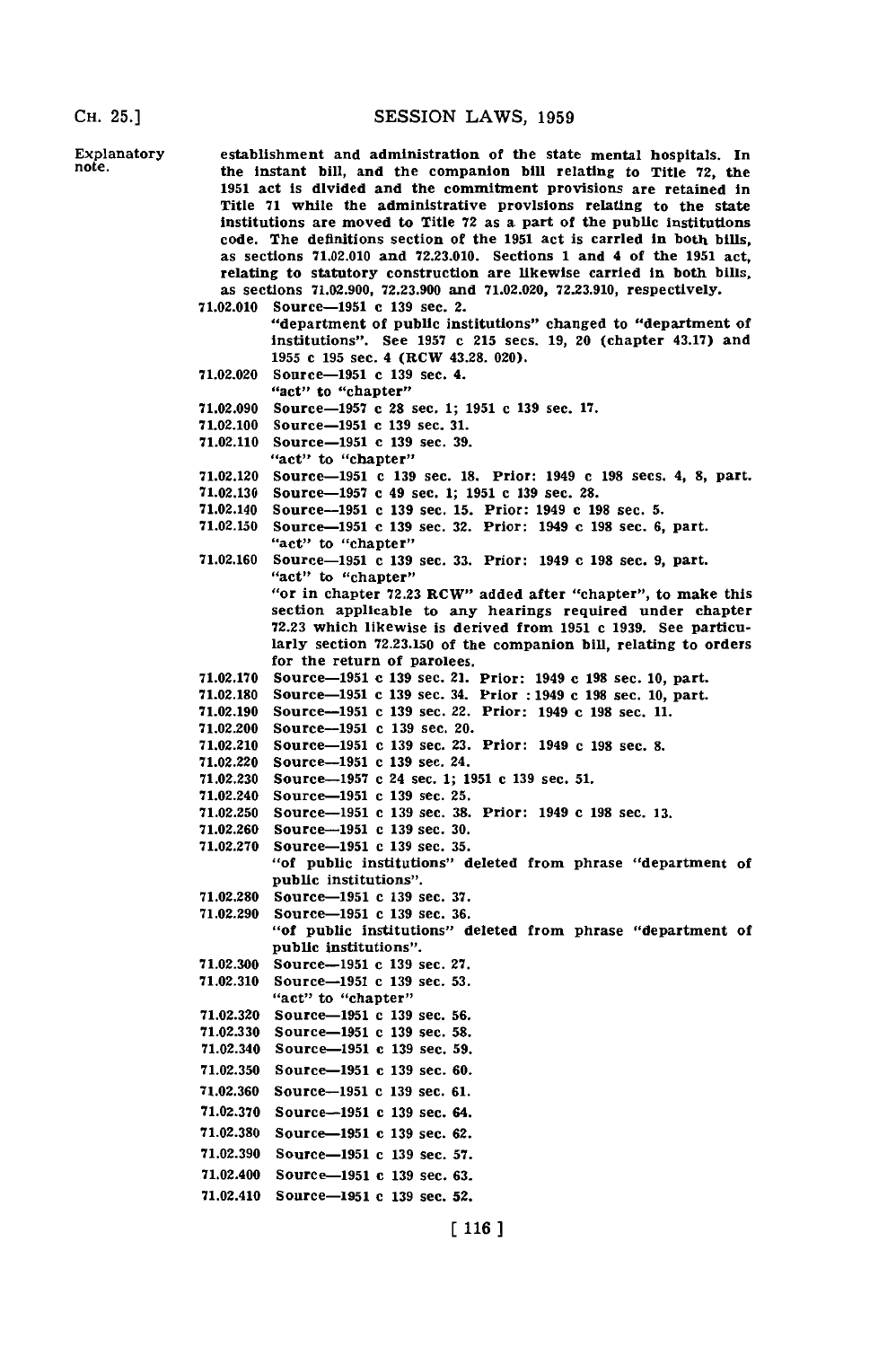**SESSION** LAWS, **1959**

**[CH. 25.** Explanatory

71.02.420 Source-1951 c 139 sec. 54. 71.02.430 Source-1951 **e 139** sec. **55.** 71.02.450 Source-is5i c **139** sec. **29.** "of public institutions" deleted from phrase "department of public institutions". 71.02.490 Source-1951 c **139** sec. **26. 71.02.650** Source-O5i c **139** sec. **3.** Prior: 1949 **c 198** sec. **16. 71.02.900** Source-1951 c **139** sec. **1.** Chapter **71.06** Sexual Psychopaths and Psychopathic **Delinquents 71.06.010** Source-1957 c 184 sec. **1; 1951** c **223** sec. 2. "department of public institutions" changed to "department of institutions". **71.06.020** Source-i95i c **223** sec. **3. 71.06.030** Source-1951 c **223** sec. 4. 71.06.040 Source-1951 **c 223** sec. **5.** "of public institutions" deleted from phrase "department of public institutions". **71.06.050** Source-1951 c **223** sec. **6. 71.06.060** Source-1951 **c 223** sec. **7.** "of public institutions" deleted from phrase "department of public institutions". **71.06.070** Source-1951 c **223** sec. 14. **71.06.080** Source-1951 **c 223** sec. **15. 71.06.090** Source-1951 c **223** sec. **8. 71.06.100** Source-1951 **c 223** sec. **10. 71.06.110** Source-1951 c **223** sec. **9. 71.06.120** Source-1951 c **223** sec. **13. 71.06.130** Source-1951 c **223** sec. 12. 71.06.140 Source-i95i c **223** sec. **11. 71.06.150** Source-1951 c **223** sec. **16. 71.06.160** Source-1951 c **223** sec. 24. **71.06.170** Source-1951 **c 223** sec. **17. 71.06.180** Source-i95i **c 223** sec. **18. 71.06.190** Source-1951 **c 223** sec. **19. 7.06.200** Source-95l c **223** sec. 20. **71.06.210** Source-1951 **c 223** sec. 21. "of public institutions" deleted from phrase "department of public institutions". **71.06.220** Source-1951 **c 223** sec. **26. 71.06.230** Source-1951 c **223** sec. 22. note. 71.06.240 Source-1957 **c 35** sec. **1; 1951** c. **223** sec. **23. 71.06.250** Source-1951 **c 223** sec. **25.** "of the department of public institutions" deleted from phrase "director of the department of public institutions". **71.06.260** Source-1957 c **26** sec. **1; 1951 c 223** sec. **27.** Chapter **71.08** Intoxication and Drunkards **71.08.010** Source-1909 **c** 249 sec. 416; RRS sec. **2668.** Session law caption "Drunkenness" removed as being inadequate. **71.08.020** Source-1909 **c** 249 sec. 417; MRS sec. **2669.** Session law caption "Common drunkard" removed as being inadequate. **71.08.030** Source-1883 **p 32** sec. 1 (paragraph "first"); Code **1881** sec. **1673;** MRS sec. **1708.** Prior: **1879 p 113** sec. **1.** 71.08.040 Source-1883 **p 32** sec. 1 (paragraph "second"); Code **1881** sec. 1674; MRS sec. **1709.** Prior: **3881 p 13** sec. **1; 1879 p 113** sec. 2. "probate" judge changed to "superior court" judge.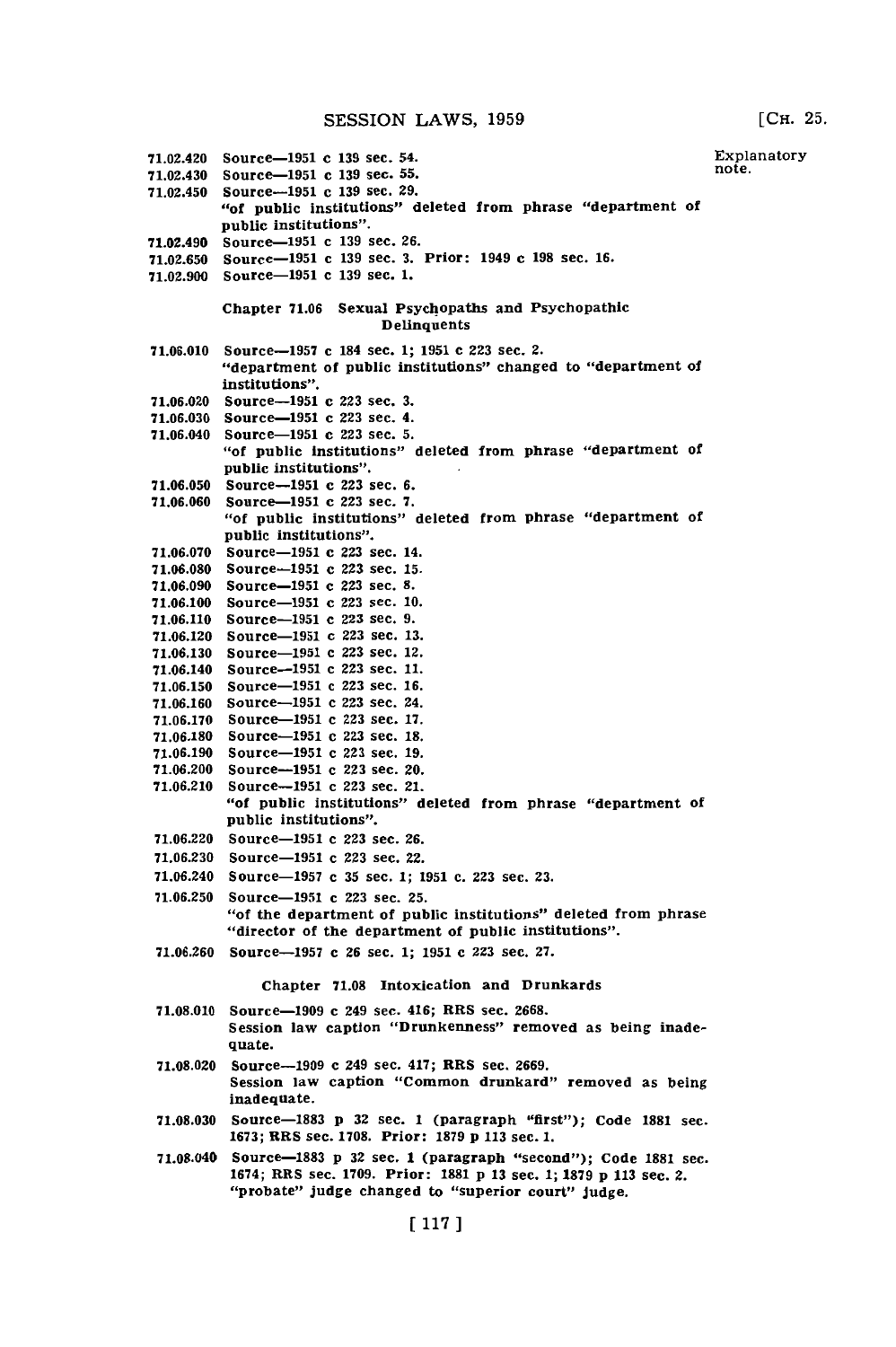**CE. 25.] SESSION** LAWS, **1959**

**Explanatory 71.08.050 Source-1883 <b>p** 32 sec. 1 (paragraph "third"); Code 1881 sec. note.<br>note. 1872: **PBS** sec. 1710 **Prior: 1881 p** 13 sec. 3: 1979 p. 114 code. 3 note. **1672;** BBS sec. **1710.** Prior: **1881 p 13** sec. **2; 1879 p** 114 sec. **3.** "probate" judge changed to "superior court" judge.

> **71.08.060** Source-1883 **p 33** sec. **1** (paragraph "fourth"); Code **1881** sec. **1673;** BBS sec. **1711.**

"The same fees shall be allowed to the probate judge  $\ldots$ ." changed to "The same fees shall be allowed to the clerk of the superior court **. . ."1** The powers and duties of the probate judges passed to the judges of the superior court **by** State Constitution, Art. **27** sec. **10.**

As for fees of witnesses, there seems to be no distinction between those fees allowed for witnesses in the justice courts and in other courts as Is provided for in this section. Witnesses are given a flat fee for each day that they appear (BCW 2.40.010). Hence we have deleted following "and like fees for witnesses", the phrase, "as in civil cases before the justice of the peace" and inserted instead "as In other cases".

**71.08.070** Source-Code **1881** sec. 1674; BBS sec. **1712.** Prior: **1879 p** <sup>114</sup> sec. **5.**

> The first part of **1881** sec. 1674 reads "Any person who shall sell or give any intoxicating liquor to any habitual drunkard, as defined in the foregoing section of this act,". The phrase "under the foregoing section of this act" first appeared in **1879 p** 114 sec. **5** and sec. 4 which Is the "foregoing" section contains no definition of "habitual drunkard". In fact there appears to be no express definition of the term anywhere in the chapter. We have therefore changed the language to read "Any person who shall sell or give any intoxicating liquors to any person who has been adjudged a habitual drunkard under the provisions of this chapter,".

**71.08.080** Source-Code **1881** sec. **1675;** BBS sec. **1713.** Prior: **1879 p** <sup>114</sup> sec. **6.**

> We have changed the language from "Any person who shall be injured in person or property or means of support, **by** any habitual drunkard, as defined **by** this act" to read "Any person who shall be injured in person or property or means of support, **by** any person who has been adjudged a habitual drunkard under the provisions of this chapter,". This has been done for the same reason as the change made in section **71.08.070.**

> "act" has been changed to "chapter" where it appears except in the last sentence of this section where "act" has been changed to "section".

**71.08.090** Source-Code **1881** sec. **1677;** BBS sec. **1715.** Prior: **1881 p** <sup>14</sup>

sec. 4.

#### Chapter **71.12** Private Establishments for the Mentally **Ill**

Introductory comment: The source of this chapter is 1949 **c** 198 secs. 52-68 which relate to private establishments for the mentally ill. The other portions of the 1949 act deal with care **by** publlc institutions, with psychopathic delinquents and sexual psychopaths, and with chronic alcoholics.

The public institutions provisions appear to have been repealed and superseded **by 1951** c **139,** the analogous provisions of which appear in chapter **72.23** in the companion bill which proposes the reenactment **of** Titie **72.**

The provisions relating to psychopathic delinquents and sexual psychopaths appear to have been repealed **by 1951 c 223,** set forth herein as chapter **71.06.**

The provisions relating to chronic alcoholics were repealed **by 1957** c **136** sec. 21 and the subject of alcoholism is dealt with in chapter **72.03** of the companion bill.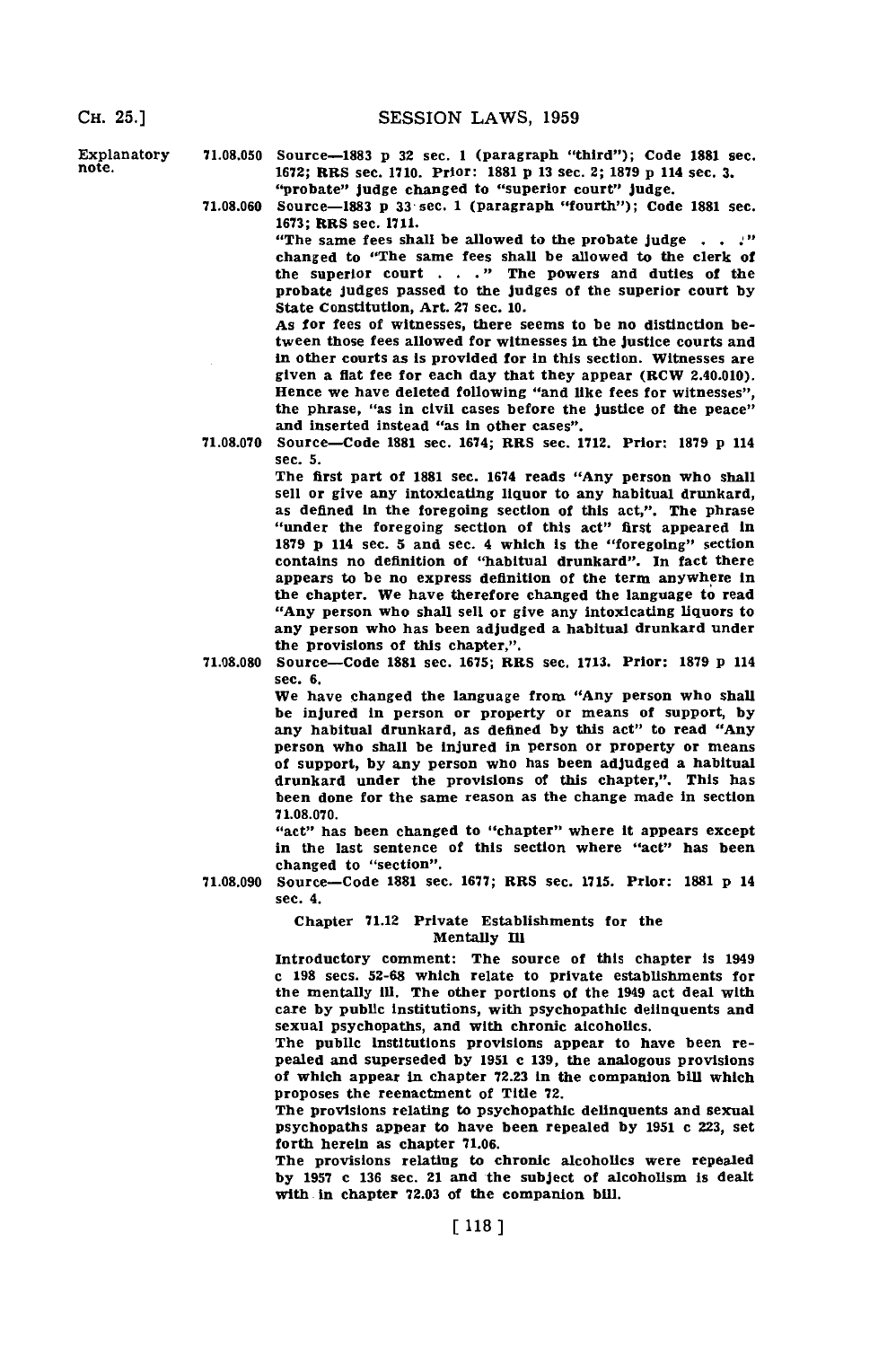**71.12.010** Three definition sections were formerly codified herein, 1949 Explanatory **c** 198 secs. 25, 40 and 53.

Sections **25** and 40, definitions relating to the sexual psychopathic provisions, are repealed without reenactment since chapter **71.06** contains similar definitions.

Section **53** specifically pertains to "sec. **53** through **68"1** which sections are still in force. They are codified as RCW 71.12.460 through **71.12.590** and 71.12.640. Therefore, section **53** is contained herein as section **71.12.455.**

**71.12.455** Source-1949 c **198** sec. **53;** RRS sec. 6953-52a. "As used In sections **53** through **68** of this act" to "As used In this chapter" since sections **53** through **68** appear in chapter **71.12,** alone.

"private" added before "hospital" as it is apparent from the licensing provisions in this chapter that private establishments, alone, are the object of the legislation.

"any insane, alleged insane, mentally ill, or other incompetent person referred to in this division" to "any insane, alleged insane, mentally Ill or mentally incompetent person, or alcoholic". The phrase "or other incompetent person referred to in this division" appears to have reference to 1949 c **198** secs. 21-24 relating to the involuntary confinement of chronic alcoholics. Although such sections were repealed **by** chapter **136,** Laws of **<sup>1957</sup>**which created a division of alcoholism in the department of institutions, such repeal would not seem to affect the power of the department of health to inspect and license private establishments for the care and treatment of alcoholics under the provisions of this and succeeding sections of chapter **71.12.**

71.12.460 Source-1949 c **198** sec. 54; RRS sec. **6953-53.**

- "establishment as defined in this chapter" substituted for "establishment for the care, custody, or treatment of the insane, alleged insane, or mentally Ill, or other incompetent persons referred to in this act" to correspond with the change in the definition of "establishment" in section **71.12.455.** "Department of Public Health" changed to "department of health" as it is so described in the administrative code of **1921.**
	- "act" to "chapter"
- **7 1.12.470** Source-1949 c **198** sec. **56;** RES sec. **6953-55.**
- **71.12.480** Source-1949 c **198** sec. **57;** RRS sec. **6953-56.**
- Word "public" in "department of public health" omitted. 71.12.490 Source-1949 c **198** sec. **59;** RRS sec. **6953-58.**
- Word "public" omitted from "public health". "act" to "chapter"
- **71.12.500** Source-1949 **c 198** sec. **58;** RRS sec. **6953-57.** "public" omitted from "public health".
- **71.12.510** Source-1949 c **198** sec. **60;** RRS sec. **6953-59.** Concerning phrase "or incompetent persons" see notes to **71.12.455.**
- **71.12.520** Source-1949 c **198** sec. **61;** RRlS sec. **6953-60.** "public" omitted from "public health".
- **71.12.530** Source-1949 c **198** sec. **62;** RRS sec. **6953-61.** "public" omitted from "public health".
- 71.12.540 Source-1949 c **198** sec. **63;** RRS sec. **6953-62.** "public" omitted from "public health". "or other incompetents" and "or other incompetent persons referred to in this act", see notes to **71.12.455.**
- **71.12.550** Source-1949 c **198** sec. 64; RRS sec. **6953-63.** "act" to "chapter"
	- "or other incompetent", see notes to **71.12.455.**
- **71.12.560** Source-1949 c **198** sec. **65;** RRS sec. **6953-64.** "public" omitted from "public health".